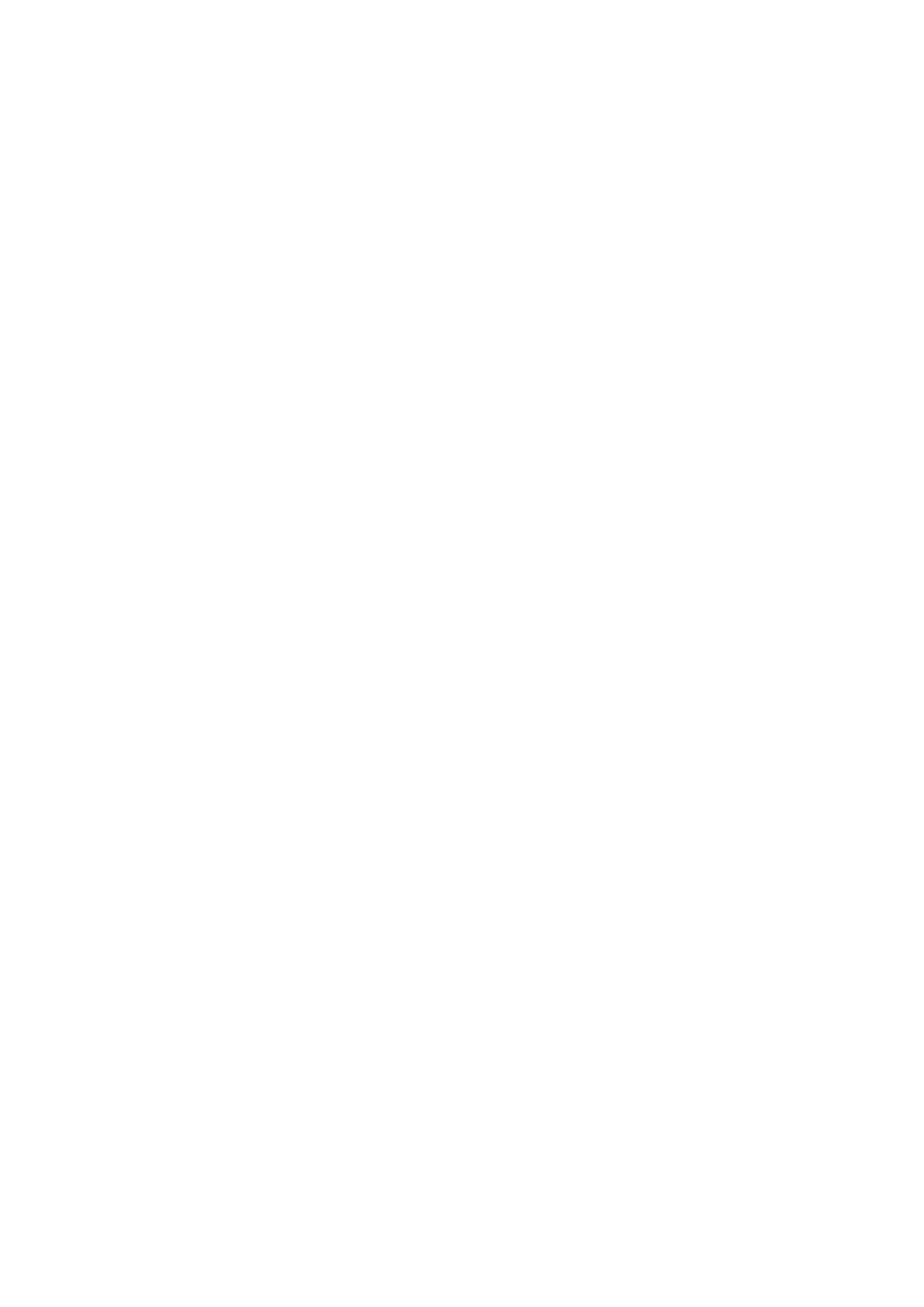

# Contents

| f. |  |
|----|--|
|    |  |
|    |  |
|    |  |
|    |  |
|    |  |
|    |  |
|    |  |
|    |  |
|    |  |
|    |  |
|    |  |
|    |  |
|    |  |
|    |  |
|    |  |
|    |  |
|    |  |
|    |  |
|    |  |
|    |  |
|    |  |
|    |  |
|    |  |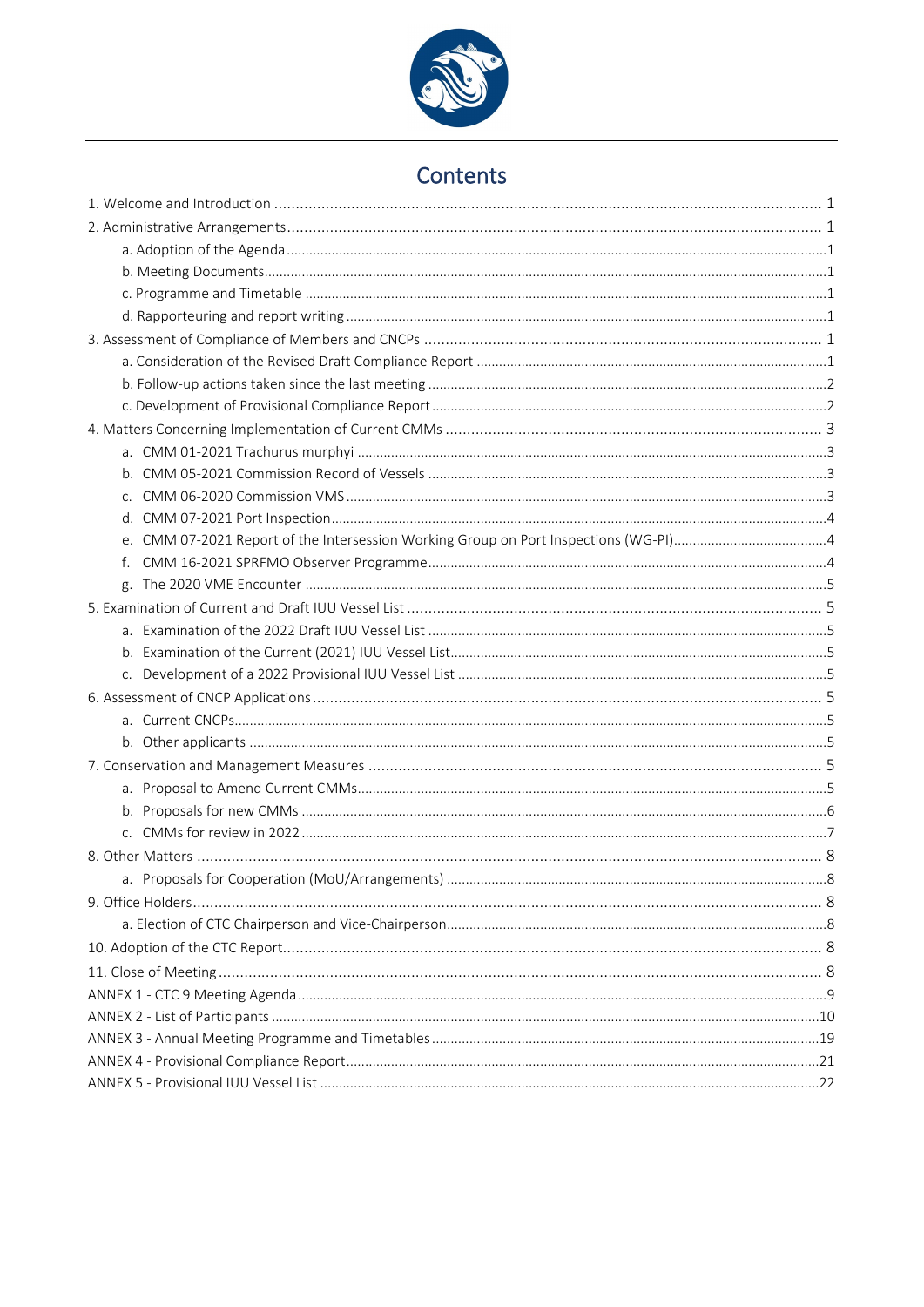

9TH MEETING OF THE COMPLIANCE AND TECHNICAL COMMITTEE

*Held remotely, 19 to 22 January 2022*

# CTC9 – Meeting Report

## <span id="page-3-0"></span>1. Welcome and Introduction

1 The CTC Chairperson, Mr Andrew Wright (New Zealand), opened the 9<sup>th</sup> meeting of the Compliance and Technical Committee, welcoming all participants, and recognising the challenges of virtual meetings.

## <span id="page-3-1"></span>2. Administrative Arrangements

### <span id="page-3-2"></span>*a. Adoption of the Agenda*

2 The CTC adopted the agenda (CTC9-Doc01) without modification (Annex 1).

### <span id="page-3-3"></span>*b. Meeting Documents*

3 The CTC noted the List of Meeting Documents (CTC9-Doc03 rev2). The list of Participants is in Annex 2.

### <span id="page-3-4"></span>*c. Programme and Timetable*

4 The CTC Chairperson presented and briefly overviewed the meeting programme (COMM10-Doc04 rev1, Annex 3). The CTC Chairperson noted the limited time available for the meeting and encouraged participants to be concise in their interventions.

### <span id="page-3-5"></span>*d. Rapporteuring and report writing*

5 The Secretariat provided rapporteuring and report writing services.

## <span id="page-3-6"></span>3. Assessment of Compliance of Members and CNCPs

### <span id="page-3-7"></span>*a. Consideration of the Revised Draft Compliance Report*

- 6 The Secretariat introduced the revised Draft Compliance Report (CTC9-Doc04\_rev1 Restricted). The Chairperson noted that, consistent with paragraph 11 of CMM 10-2020, the revised Draft Compliance Report had been reviewed in advance of the meeting and for 9 situations where a deadline or timeframe had not been met within the established timelines (and it was not a repeat occurrence), a default status of "Non-Compliant, No Further Action" had been assigned.
- 7 The CTC reviewed each of the 11 remaining potential compliance issues and the subsequent compliance status assigned for each issue is reflected in the Provisional Compliance Report (COMM10-WP14 Restricted).
- 8 The first two issues pertained to Ecuador and information pertaining to the observer program during the CJM fishery (reference CMM 01-2021 [*Trachurus murphyi]*; CMM 02-2021 [Data Standards]). After additional clarification of the issue pertaining to the bycatch harvest of CJM in the observed small pelagic fishery within the EEZ the CTC agreed to assign a status of Compliant.
- 9 The next two issues were reviewed with respect to Chile and Ecuador not providing all the necessary information contained in Annex 1 of CMM 05-2021 (Record of Vessels). Some Members considered that there was uncertainty whether the current language in paragraph 5 of the CMM was binding, whereas other Members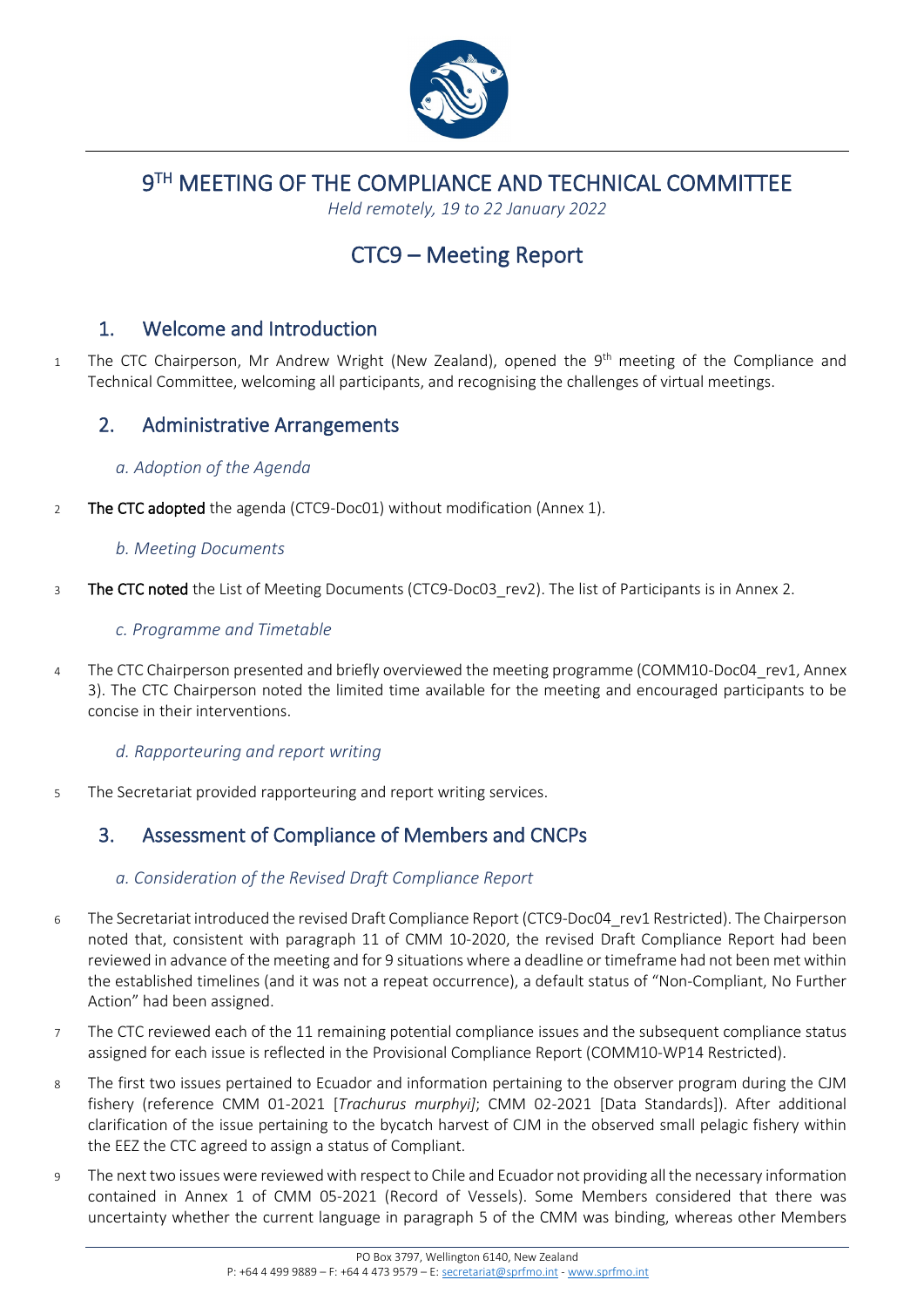

considered that it was binding. After discussion, the CTC agreed to assign a status of "Not Assessed" and recommended to amend the CMM. A Working Paper (WP) was developed by the Cook Islands that will be considered further during the Commission meeting

- 10 There was an issue identified for Peru with respect to the Port Inspection Measure (CMM 07-2021) and not providing all notifications for port calls. The CTC agreed to assign a status of non-Compliant with provision that Peru make their best efforts to provide the outstanding information, if possible noting limitations with third party providers.
- 11 With respect to issues pertaining to the submission of Implementation Reports (CMM 10-2020), the CTC agreed to assign 3 Members (Cuba, Ecuador and the Russian Federation) a status of non-compliant and noted that further action is needed to take steps to ensure that the obligation is met in the future.
- 12 With respect to the "New and Exploratory Fisheries" measure (CMM 13-2021), 2 Members (the European Union and Russian Federation) were assessed with respect to fishing Splendid Alfonsino (BYS) during the reporting period using pelagic trawl outside the evaluated area within the Bottom Fishing CMM, which appeared to be an exploratory fishery without Commission approval. The CTC agreed to assign a status of "Priority Non-Compliant, No Further Action for the European Union and the deliberations pertaining to the Russian Federation are ongoing.
- 13 Finally, China was assessed for failing to meet the observer requirements as per the Jumbo Flying Squid Fishery (CMM 18-2020) due to the pandemic situation, the CTC agreed to assign a status of "non-Compliant, No Further Action".
- 14 Additionally, some Members requested that the CTC undertake a review of the VMS issues identified in Annex 1 of the VMS Implementation Report (CTC9-Doc8 and CTC9-Doc8.1\_rev1) for 2020 and 2021 as part of the Compliance Assessment. The CTC agreed to undertake a review but recognizing the time constraints and the procedural fairness of allowing Members adequate time to respond, decided to discuss further to establish a satisfactory means to conduct the Compliance Assessment of VMS issues (refer item 4c below).

### <span id="page-4-0"></span>*b. Follow-up actions taken since the last meeting*

- 15 The Secretariat presented document CTC9-Doc05 summarising the actions taken by Members and CNCPs in response to two issues identified from previous meetings requiring follow-up actions.
- 16 The Russian Federation was required to provide photos of bird bafflers deployed while at sea. Photographs were provided and the CTC concluded that the bird baffler met the technical specifications in the seabirds CMM (CMM 09-2017).
- 17 New Zealand was obligated to provide quarterly updates on the ongoing prosecution of the FV AMALTAL APOLLO. The CTC noted that the quarterly reports have been provided as required.
- 18 In response to a request from 2 Observers, DSCC and ECONZ, for access to the quarterly updates New Zealand, as the originator of the reports, indicated it would take the request under consideration.

#### <span id="page-4-1"></span>*c. Development of Provisional Compliance Report*

- 19 The Secretariat, in consultation with the CTC Chairperson, developed the Provisional Compliance Report (COMM10-WP14 Restricted) based on the CTC discussion and the 2022 draft provisional compliance report matrix for consideration by the Commission.
- 20 The CTC noted that while there was a reasonable level of compliance overall, as outlined in the Provisional Compliance Report, there were several noteworthy issues identified during the reporting period, and there is room for future improvement. The CTC agreed to forward the Provisional Compliance Report (COMM10-WP14 Restricted, Annex 4 to this report), the executive summary, and the compliance report matrix to the Commission for consideration and recommended that the Commission consider it as its Final Compliance Report, pending resolution of the compliance issue that remains open.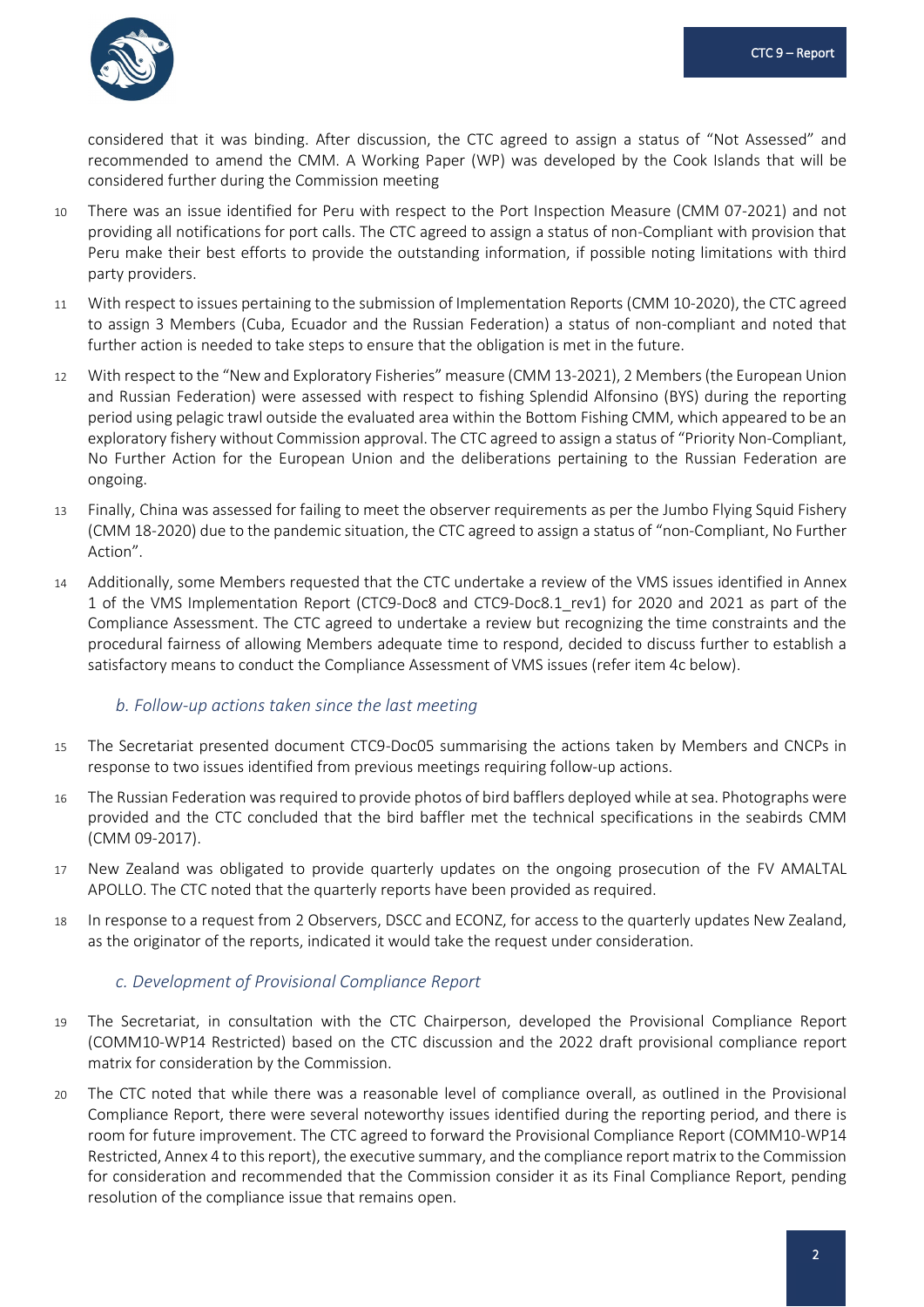

## <span id="page-5-1"></span><span id="page-5-0"></span>4. Matters Concerning Implementation of Current CMMs

### *a. CMM 01-2021* Trachurus murphyi

21 The Secretariat presented the *Trachurus murphyi* Implementation report (CTC9-Doc06) and a subsequent revision to update the catch numbers (CTC9-Doc06 rev1). It was confirmed by the Secretariat that the TAC set out in paragraph 10 of the measure for the stock throughout its range was overcaught again in 2021 (by 3.8%). Concern was expressed that this exceeds the advice from the Scientific Committee. The CTC noted the Implementation report.

### <span id="page-5-2"></span>*b. CMM 05-2021 Commission Record of Vessels*

22 The Secretariat presented the Commission Record of Vessels Implementation report (CTC9-Doc07). One Member noted that there were several vessels with authorization end dates in 2020 or early in 2021 that were active in the SPRFMO area and requested follow-up. The CTC requested the Secretariat to conduct additional validation procedures to cross check the fishing activity and ensure all vessels in the SPRFMO area have current authorisations. The CTC noted the Implementation report.

### <span id="page-5-3"></span>*c. CMM 06-2020 Commission VMS*

- 23 The Secretariat presented the Commission VMS Implementation and Operation report (CTC9-Doc08), including a summary of VMS issues (Annex 1 - CTC9-Doc08.1 rev1 Restricted) and proposed workplan for 2022 (Annex 2). The Secretariat presented five considerations to the CTC. The CTC agreed to the following 4 recommendations:
	- i. Future VMS Implementation reports will contain an Annex summarizing VMS issues;
	- ii. Individual VMS related issues will be assessed in future compliance reports;
	- iii. The conceptual workplan related to VMS data outlined in Annex 2 will be implemented;
	- iv. The Secretariat will review the relevant sections of CMMs with VMS components and prepare a proposal to CTC10 to clarify / harmonize the various components.
- 24 The recommendation to authorize the Secretariat to use AIS as a secondary tool for electronic monitoring of vessel activity was not unanimously supported as concerns were raised about the accuracy of AIS.
- 25 There was considerable discussion around the VMS issues and the CTC agreed that they may pertain directly to the Members obligations and need to be assessed in the Compliance Report. It was expressed that even technical, IT and software issues may fall under the purview of the Members and CNCPs. The specific details of the circumstances surrounding the VMS compliance issues can be examined by CTC to determine a compliance status and any follow up action required.
- 26 The CTC agreed to assess the VMS issues identified in Annex 1 that fall within the current assessment period (01 October 2020 to 30 September 2021). Given the time constraints at this meeting, and to allow Members/CNCPs adequate time to prepare, the CTC agreed to undertake the assessment of these VMS issues at CTC10 and to add additional time to the CTC10 agenda to facilitate this assessment. The Secretariat is tasked to update the VMS Issues summary in accordance with the direction provided by CTC to facilitate the assessment process.
- 27 The CTC agreed to assess the VMS issues falling within the next reporting period (01 October 2021 to 30 September 2022) at its next meeting as part of the annual Compliance Assessment.
- 28 The CTC agreed not to consider those issues that occurred between 1 January 2020 and 30 September 2020 as these fell outside of the current compliance assessment reporting period.
- 29 The CTC noted the report and thanked the Compliance Manager and the Secretariat for the substantial work done over the past year to review the Commission VMS, identify implementation issues, and follow-up with Members/CNCPs regarding potential causes and resolutions.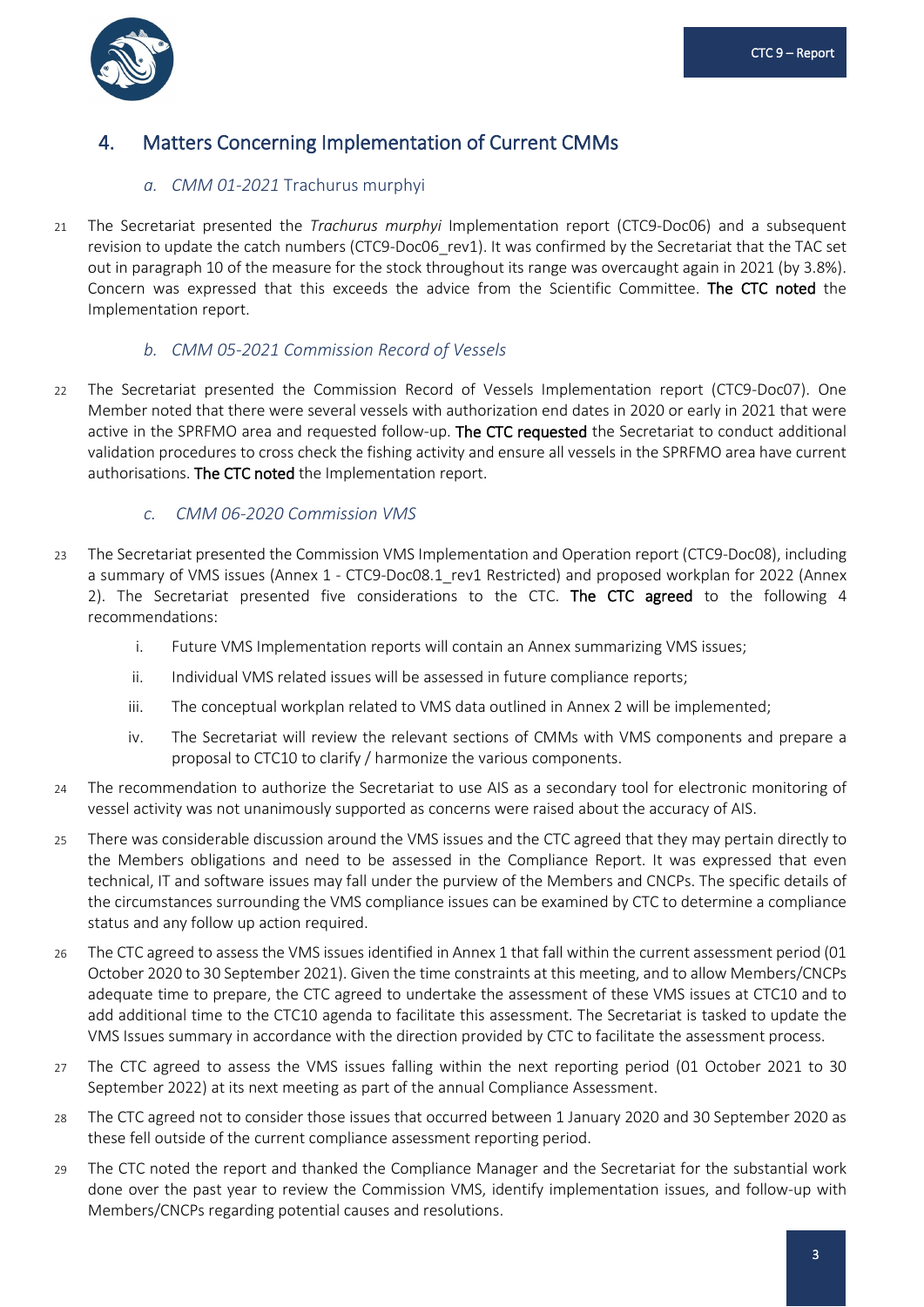

### *d. CMM 07-2021 Port Inspection*

- <span id="page-6-0"></span>30 The Secretariat presented the Port Inspection Implementation Report (CTC9-Doc09\_rev1) and noted the connectivity to the Report from the Working Group on Port Inspection (CTC9-Doc13).
- 31 The CTC noted the report, including that the rate of inspection of SPRFMO foreign fishing vessels remains quite high (94%) and well above the minimum threshold of 5%, and that there were no infringements identified during 31 port inspections.
- 32 The Secretariat raised a possible ambiguity in the language of the CMM regarding the Scope and application of the Measure as it pertains to Catcher vessels without SPRFMO resources onboard and Carrier vessels. A number of Members were of the view that the language in the measure regarding scope and application is clear. The CTC determined that it does not require clarification or revision.

### <span id="page-6-1"></span>*e. CMM 07-2021 Report of the Intersession Working Group on Port Inspections (WG-PI)*

- 33 The Chairperson of the WG-PI (Fiona HARFORD- EU) presented the report on the Intersessional Working Group (WG) meeting activities and outcomes pertaining to the 2 key taskings (CTC9-Doc13).
- 34 With respect to increasing the minimum port inspection rate, the WG discussed the issues and the possible options but did not arrive at a recommendation to bring forward.
- 35 With respect to the discrepancies in catch amount between port call notices and port inspections the WG-PI brought forth 2 recommendations to the CTC. Firstly, that Annex 1 be amended to reflect that port call request amounts are "estimated" amounts and secondly, that the Secretariat investigate how port inspections might be added to the verification processes outlined in CMM 02 (Data Standards) and identify any workload implications.
- <span id="page-6-2"></span>36 The CTC noted the report and accepted both recommendations.

### *f. CMM 16-2021 SPRFMO Observer Programme*

- 37 The Secretariat presented the SPRFMO Observer Programme Implementation report (CTC9-Doc10) including the recommendations regarding Accreditation of the national Observer Programmes for Ecuador, Korea and Chinese Taipei.
- 38 The CTC noted that MRAG, the SPRFMO Commission's Observer Programme Accreditation Evaluator, had provided a favourable Final Evaluation Report on the Observer Programmes of Korea and Chinese Taipei. The CTC recommended under paragraph 33 of CMM 16-2021 that the Commission adopt the Final Reports of the Accreditation Evaluator and grant accreditation to the Observer Programmes of Korea and Chinese Taipei.
- 39 The CTC noted that MRAG did not recommend Ecuador for accreditation at this time due to inadequacies in their data integrity and impartiality declarations and a lack of documentation regarding data validation procedures.
- 40 The CTC agreed to postpone the accreditation of Ecuador until all requirements are met. Ecuador is committed to continue to actively work towards addressing these outstanding impediments to their accreditation with hopes of achieving accreditation in 2023. It was noted that deferral of Ecuador to 2023 should not unduly impact others seeking accreditation.
- 41 The CTC noted that there are 5 remaining Members / CNCPs wishing to be accredited with the SPRFMO Observer programme and that the obligation to deploy only observers sourced from accredited programmes on board vessels fishing for resources for which a minimum level of observer coverage applies commences on 01 January 2024. In consideration of this time constraint, the CTC seeks to amend CMM 16-2021 paragraph 55 to extend the date. The Cook Islands has submitted COMM10-WP13 to achieve this extension.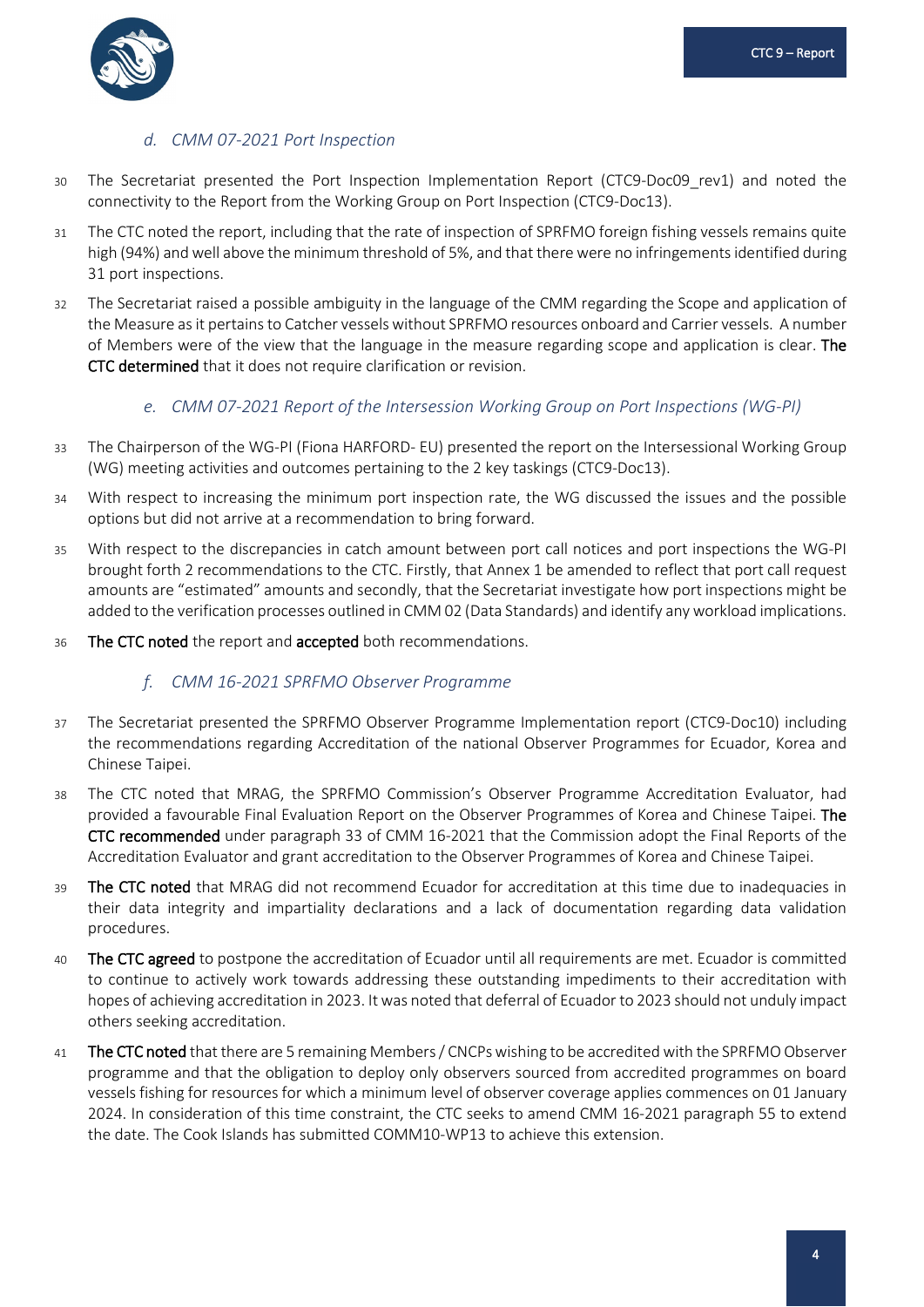

### *g. The 2020 VME Encounter*

<span id="page-7-0"></span>42 The 2020 VME Encounter was discussed in association with the review of CMM 03-2021 Bottom Fishing, under section 7.c03 of this report.

## <span id="page-7-2"></span><span id="page-7-1"></span>5. Examination of Current and Draft IUU Vessel List

### *a. Examination of the 2022 Draft IUU Vessel List*

43 The CTC noted that there are no vessels included on the 2022 Draft IUU Vessel List (CTC9-Doc11 Restricted) and that it therefore has no recommendations to make for consideration by the Commission in this regard.

### *b. Examination of the Current (2021) IUU Vessel List*

<span id="page-7-3"></span>44 The CTC noted that there are no vessels on the Current 2021 IUU Vessel List (CTC9-Doc11) and that it therefore has no recommendations to make for consideration by the Commission in this regard.

### *c. Development of a 2022 Provisional IUU Vessel List*

- <span id="page-7-4"></span>45 Following the examination of the Draft and Current IUU Vessel Lists, the CTC adopted a 2022 Provisional IUU Vessel List (Annex 5), noting there were no vessels on it.
- 46 The CTC noted an intervention from 2 Observers, DSCC and ECONZ, requesting that there be greater transparency in the development of IUU Vessel Lists that would permit Observer participation throughout the process, and to also access relevant information which would normally be restricted in its distribution.

## <span id="page-7-6"></span><span id="page-7-5"></span>6. Assessment of CNCP Applications

### *a. Current CNCPs*

47 The CTC considered the 3 applications from Curaçao, Liberia and Panama for renewal of their CNCP status. Panama committed to ensuring appropriate follow-up to its VMS issues as identified in the VMS implementation report. The CTC recommended to the Commission that all three applications be accepted.

### <span id="page-7-7"></span>*b. Other applicants*

48 The CTC considered the application received from Belize to attain CNCP status with SPRFMO. Belize clarified that its reason for applying was its wish to expand its fishing opportunities for small pelagic species to the SPRFMO Convention Area. After discussion pertaining to Belize's previous involvement in SPRFMO, including its situation of arrears when it left the organisation, and also its reasons for applying, the CTC recommended to the Commission that Belize's application be accepted and noted its commitment to make voluntary contributions.

## <span id="page-7-9"></span><span id="page-7-8"></span>7. Conservation and Management Measures

#### *a. Proposal to Amend Current CMMs*

#### *a01. CMM 12-2020 Transhipment (ECU)*

- 49 Ecuador introduced its proposal COMM10-Prop01 to establish a mandatory regime for the in-port transhipment of Jumbo Flying Squid. While there was support for the objective of ensuring the proper monitoring and control of at-sea transhipments and that transhipment monitoring and control mechanisms should apply in the same way to all fisheries, some Members noted that at-sea transhipments, at times, are necessary and reasonable.
- 50 The CTC recommended that this proposal be forwarded to the Commission for its consideration.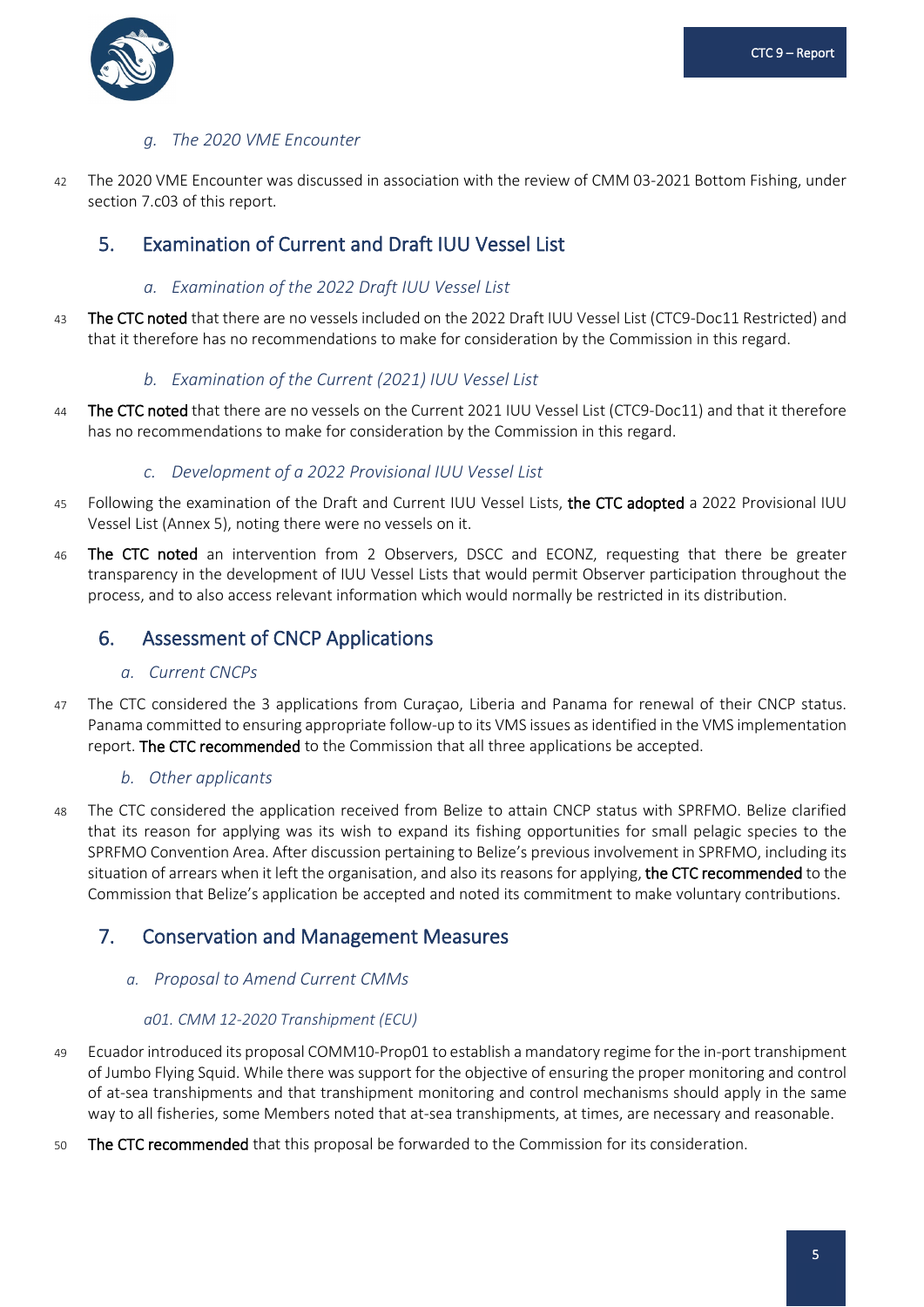

### *a02. CMM 14b-2020 Exploratory Potting (COK)*

- 51 The Cook Islands presented COMM10-Prop02 seeking to streamline the Fisheries Operation Plan and ensure its consistency with the relevant CMM. The amendments were in two main areas: technical editing and changes to the management arrangements. Proposed changes include depth restrictions, the removal of trip limits and updating the trap specifications. There were no comments from the Members/CNCP's on the technical aspects of the proposal.
- 52 The CTC recommended that this proposal be forwarded to the Commission for its consideration.

#### *a03. CMM 18-2020 Jumbo Flying Squid Fishery (ECU)*

- 53 Ecuador presented COMM10-Prop03 proposing a gradual increase in the observer coverage on vessels fishing for Jumbo Flying Squid to 100%. The ensuing discussion indicated some support to improve observer coverage however it was expressed that there needed to be science input into the determination of what levels are adequate to meet science needs and manage the stock. Interested parties were encouraged to engage with Ecuador on this matter.
- 54 The CTC recommended that this proposal be forwarded to the Commission for its consideration.

#### *a04. CMM 18-2020 Jumbo Flying Squid Fishery (CHN)*

- 55 China presented COMM10-Prop04 to limit the fishing effort in the squid fishery on the basis of the number of vessels and total gross tonnage of squid jigging vessels authorized as of 31 December 2020. Discussion indicated the proposal aligned with SC9 recommendations and were conceptually supported however more work was required. It was noted that the tables were incomplete and there were some concerns expressed that the proposal may limit the use of other gear types and the future participation of developing coastal states.
- 56 The CTC recommended that this proposal be forwarded to the Commission for its consideration.

### *a05. CMM 18-2020 Jumbo Flying Squid Fishery (EU)*

- 57 The EU presented COMM10-Prop05 to introduce an effort limit for Members and CNPCs with substantial catches of jumbo flying squid in the Convention Area, with other Members and CNCPs being encouraged to refrain from expanding their fishing effort. Discussion indicated that the proposal was conceptually supported but some concerns were expressed whether there was potential that the wording may limit the future participation or expansion of fishing effort by developing coastal States or Members with a historical track record in the fishery which are not currently active. Others suggested that some of the language lacked clarity and was open to interpretation. While one Member suggested that the scope should be focused on squid jigging vessels only rather than apply to all squid fisheries in a general manner.
- <span id="page-8-0"></span>58 The CTC recommended that this proposal be forwarded to the Commission for its consideration.

### *b. Proposals for new CMMs*

#### *b01. CMM for 2022 Industry Acoustic Survey (Alfonsino and Redbait) (EU)*

- 59 The EU presented COMM10-Prop06/Prop6.1 for an acoustic survey on splendid alfonsino and redbait in the Convention Area in 2022 for the purpose of obtaining scientific data to improve the understanding of the biology, biomass, and spatio-temporal distribution of these species. Comments were provided on the application of the exploratory fishery CMM, whether the Commission should establish a CMM for an overall framework for research, the destination of the catch from the proposed verification hauls, and the biodiversity of the geographic area proposed for the survey. The EU noted that the proposal was clearly scientific in nature and therefore a research fishery rather than an exploratory fishery. The EU also clarified that the catches would be discarded and that its intention in proposing a CMM was intended to ensure that the proposed activities were approved by the Commission and properly framed.
- 60 The CTC recommended that this proposal be forwarded to the Commission for its consideration.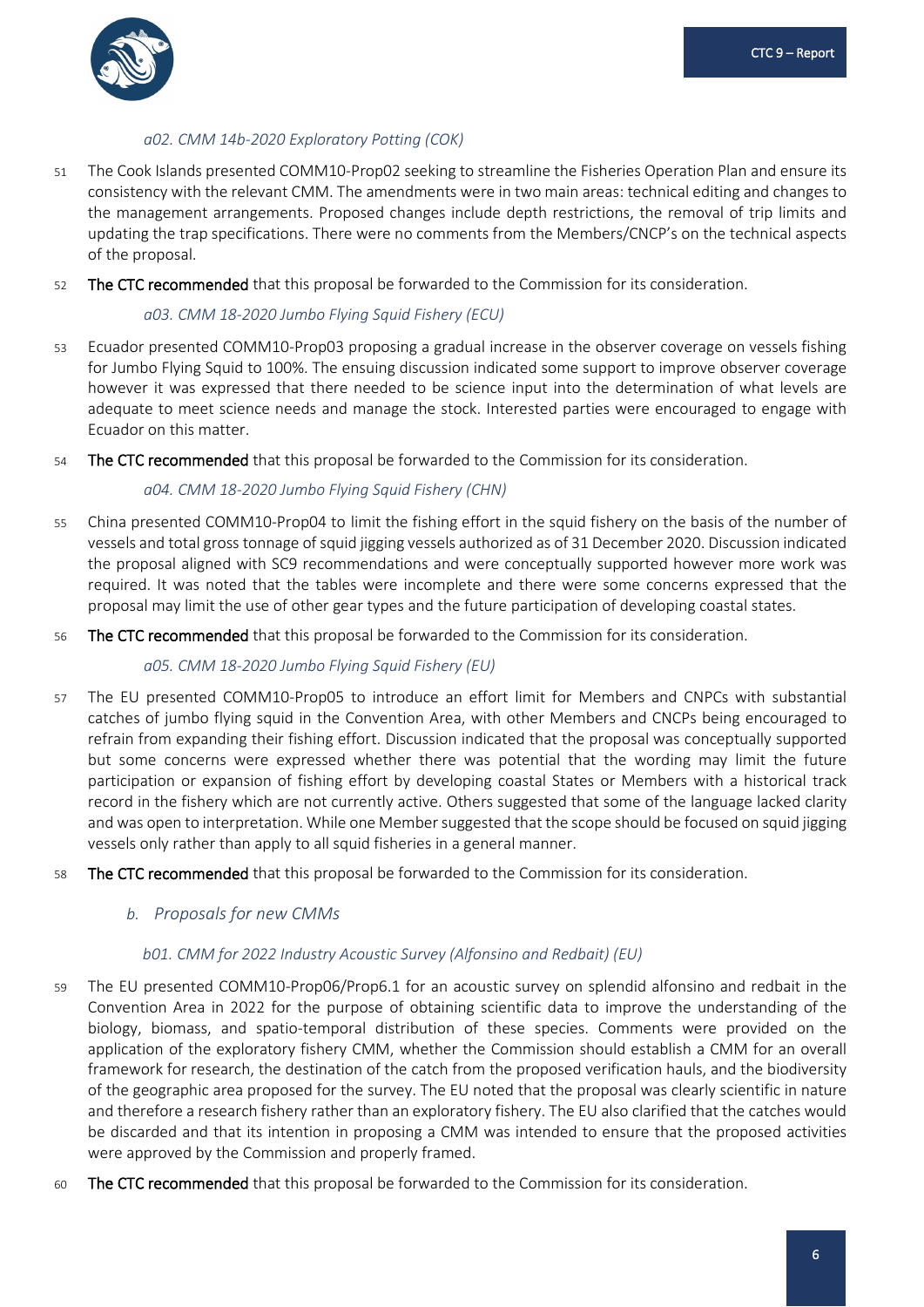

### *b02. CMM for Exploratory fishing for toothfish (NZ)*

- 61 NZ presented COMM10-Prop07/Prop7.1 to extend its exploratory fishery for toothfish (by the method of bottom longline) for fishing in years 2022, 2023, and 2024. There were no comments put forth.
- <span id="page-9-0"></span>62 The CTC recommended that this proposal be forwarded to the Commission for its consideration.

#### *c. CMMs for review in 2022*

#### *c01. CMM 01* Trachurus murphyi *(SEC)*

- 63 The Secretariat presented COMM10-Prop08 which seeks to implement the SC advice regarding a precautionary 15% increase in 2022 catches throughout the range of Jack mackerel and proposes to roll-over, for one year only, the allocation mechanism.
- 64 The CTC recommended that this proposal be forwarded to the Commission for adoption.

#### *c02. CMM 02 Data Standards (SEC)*

- 65 The Secretariat presented COMM10-Prop09 proposing a period of 3 years for the next CMM review period and an amendment to standardise the term "paragraph" over "subparagraph" throughout the SPRFMO CMMs.
- 66 The CTC recommended that this proposal be forwarded to the Commission for adoption.

#### *c03. CMM 03 Bottom Fishing (SEC)*

- 67 The Secretariat presented COMM10-Prop10 to modify the definition of bottom fishing, to resolve minor inconsistencies with language and annex titles within the CMM and to set a new review date of 2025. No issues raised with the review date, but one Member questioned whether it was necessary to clarify that potting was bottom fishing. The Cook Islands confirmed that it considered potting to be within the scope of the CMM, whether or not the proposed changes were adopted.
- 68 The USA presented WPs (COMM10-WP10, COMM10-WP11) pertaining to the planned Bottom fishing review and corresponding proposed amendments to the bottom fishing CMM. Based on prior consultations with other Members, it is proposed to use the intersessional period to advance discussions on a number of key elements in particular the appropriate scale of management to prevent significant adverse impacts on VMEs, spatial management scenarios, the move-on rule and VME encounters, in view of reviewing the bottom fishing CMM in 2023.
- 69 DSCC and ECONZ asked that all observers be able to participate and expressed interest in participating in the intersessional work referring to their comments on the review of the bottom fishing CMM (COMM10-WP12), Some Members also noted that Observers have participated in the past when these discussions were held.
- 70 The Secretariat offered to work with the USA to combine the CMM proposals.
- 71 The CTC recommended that the Bottom fishing proposals (COMM10-Prop10, COMM10-WP11) be forwarded to the Commission for its consideration.
- 72 The CTC recommended that COMM10-WP10 for an intersessional process to prepare the review of the bottom fishing CMM be forwarded to the Commission for adoption.

### *The 2020 VME Encounter (NZ)*

- 73 As per paragraph 33 of CMM 03-2021, New Zealand proposed an approach regarding the Management actions pertaining to the temporary **closure** of an area where a VME encounter took place in 2020, which is still in place. The CTC agreed that the closure will be considered as part of the WG on Bottom Fishing workplan (COMM10- WP10) and **recommended** that the temporary closure will remain in place until the Bottom Fishing measure is reviewed in 2023.
- 74 HSFG expressed concern that the review may take longer than anticipated and drag out the closure.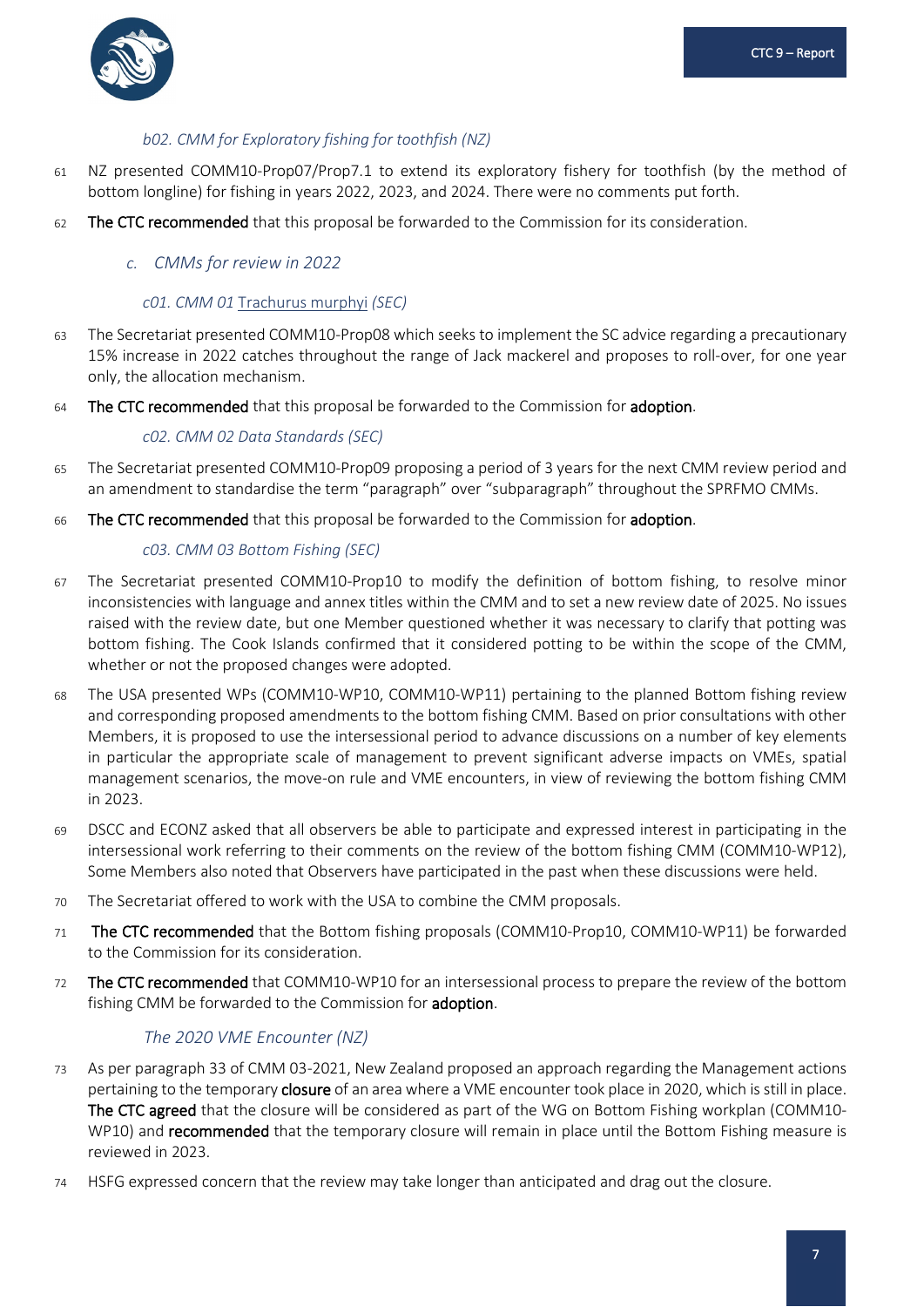

#### *c04. CMM 17 Marine Pollution (SEC)*

- 75 The Secretariat presented COMM10-Prop11 proposing a period of 3 years for the next CMM review period and an amendment to standardise the term "paragraph" over "subparagraph" throughout the SPRFMO CMMs. There was discussion concerning the next review date in the absent of a current review and pending the outcomes of the upcoming UN Ocean Conference. Following discussions, the review date was amended to 2024.
- 76 The CTC recommended that this proposal (COMM10-Prop11\_rev1) be forwarded to the Commission for adoption.

## <span id="page-10-0"></span>8. Other Matters

### <span id="page-10-1"></span>*a. Proposals for Cooperation (MoU/Arrangements) a01. Proposal to extend SPRFMO-CCAMLR Arrangement (SEC)*

77 The Secretariat presented COMM10-Prop12 to renew the Arrangement with CCAMLR for another 3 years. It was noted that CCAMLR had already agreed to extend the Arrangement with SPRFMO at their annual meeting. One Member pointed out the importance of ongoing collaboration with CCAMLR especially given that there are ongoing toothfish fisheries in the SPRFMO Convention Area. The CTC recommended that the Commission approve the renewal of the Arrangement.

#### *a02. Proposal to extend MoU SPRFMO-CPPS (SEC)*

78 The Secretariat presented COMM10-Prop13 to extend the MoU with the CPPS. It was noted that the CPPS requested a change in clause 7 to amend the date to reflect an indefinite period (subject to termination by either party). Examples of collaboration with respect to the MoU were noted. There was support for continuing the MoU with some changes to the language to make it more consistent with the language used in instruments of less than Treaty status. Subject to the CPPS agreeing to the language modification, the CTC recommended that Commission approve the extension of the MoU.

#### *a03. Invitation to join the IMCS Network (Observer Paper)*

- 79 The Executive Director of the IMCS Network presented COMM10-Obs02, requesting that SPRFMO seek membership in the organization. He noted that most Members/CNCPs and other RFMOs were already members. There are no legal or financial obligations and Membership provides another avenue to build on existing collaborations and enhance efforts against IUU fishing. There was support expressed from the Members.
- 80 The CTC recommended that the Commission approve SPRFMO to seek membership in the IMCS Network

## <span id="page-10-2"></span>9. Office Holders

### <span id="page-10-3"></span>*a. Election of CTC Chairperson and Vice-Chairperson*

- 81 Noting that the second term of the CTC Chairperson (Mr Andrew Wright, New Zealand) concludes at the close of the 10th Commission meeting, Ms Katherine Bernal (Chile) was elected as new CTC Chairperson in accordance with Rule 5 of the Rules of Procedure. The CTC commended Mr Wright's Chairmanship over the last 4 years and recognised the significant contribution that he had made to the CTCs work.
- 82 Currently, the vice-chairperson position is not filled. The CTC noted that this position should be filled in accordance with Rule 5 of the Rules of Procedure; however, no nominations were put forth at the CTC meeting.

## <span id="page-10-4"></span>10. Adoption of the CTC Report

83 The CTC adopted the meeting report on 22 January 2022 at 9:15 am NZDT.

## <span id="page-10-5"></span>11. Close of Meeting

84 The meeting was closed on 22 January 2022 at 9:16 am NZDT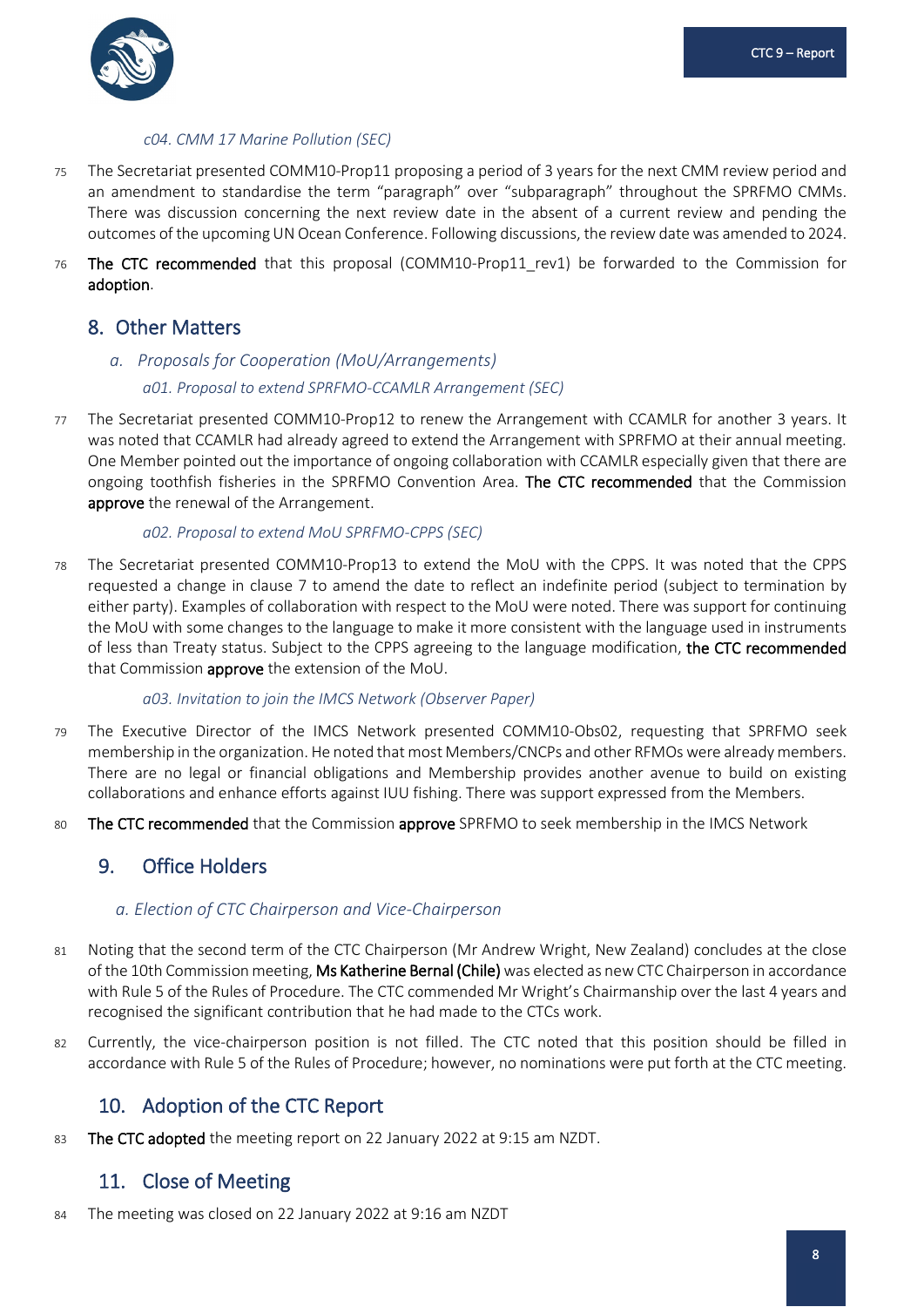

**9TH MEETING OF THE COMPLIANCE AND TECHNICAL COMMITTEE (CTC)** 

*Held remotely, 19 - 22 January 2022, (NZDT)*

# ANNEX 1 - CTC 9 Meeting Agenda

- <span id="page-11-0"></span>1. WELCOME AND INTRODUCTION
- 2. ADMINISTRATIVE ARRANGEMENTS
	- a. Adoption of the Agenda
	- b. Meeting Documents
- 3. ASSESSMENT OF COMPLIANCE OF MEMBERS AND CNCPs
	- a. Consideration of the Draft Compliance Report
	- b. Follow-up actions taken since the last meeting
	- c. Development of Provisional Compliance Report
- 4. MATTERS CONCERNING IMPLEMENTATION OF CURRENT CMMs (*to be taken as read)*
	- a. CMM 01-2021 *Trachurus murphyi*
	- b. CMM 05-2021 Commission Record of Vessels
	- c. CMM 06-2020 Commission VMS Implementation report
	- d. CMM 07-2021 Port Inspection Implementation report
	- e. Report back from the Intersessional Working Group on Port Inspections
	- f. CMM 16-2021 SPRFMO Observer Programme including evaluation of Observer Programmes
	- g. The 2020 VME Encounter
- 5. EXAMINATION OF CURRENT AND DRAFT IUU LIST
	- a. Examination of the 2022 Draft IUU List
	- b. Examination of the Current (2021) IUU List
	- c. Development of a 2022 Provisional IUU List
- 6. ASSESSMENT OF CNCPs APPLICATIONS
	- a. Current CNCPs
	- b. Other applicants
- 7. CONSERVATION AND MANAGEMENT MEASURES
	- a. Proposals to amend current CMMs will be added as necessary
	- b. Proposals for new CMMs will be added as necessary
	- c. CMMs for review in 2022:
		- c1. CMM 01-2020 *Trachurus murphyi*
		- c2. CMM 02-2021 Data Standards
		- c3. CMM 03-2021 Bottom Fishing
		- c4. CMM 12-2020 Transhipment
		- c5. CMM 14a-2019 Exploratory Toothfish New Zealand
		- c6. CMM 14b-2021 Exploratory Potting Cook Islands
		- c7. CMM 17-2020 Marine Pollution
- 8. OTHER MATTERS
	- a. Election of a new CTC Chairperson and Vice-Chairperson
- 9. ADOPTION OF THE CTC REPORT
- 10. CLOSE OF MEETING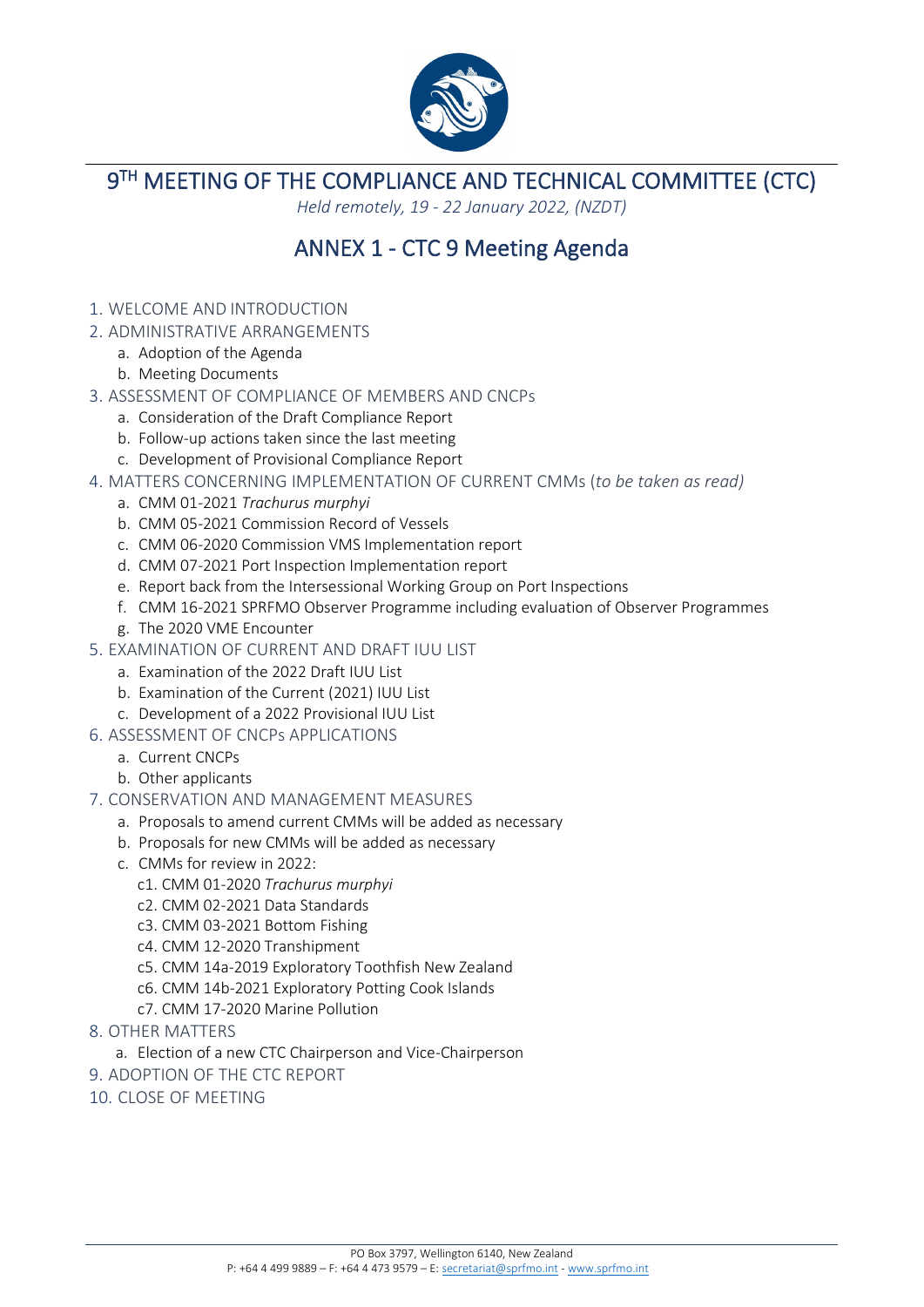

# 9TH MEETING OF THE COMPLIANCE AND TECHNICAL COMMITTEE (CTC)

*Held remotely, 19 - 22 January 2022, (NZDT)*

# ANNEX 2 - List of Participants

## <span id="page-12-0"></span>CTC CHAIRPERSON

Andrew WRIGHT CTC Chairperson andrew.wright@mpi.govt.nz

## **MEMBERS**

## AUSTRALIA

Jo ELPHINSTONE Department of Agriculture, Water and the Environment jo.elphinstone@awe.gov.au

Viv FERNANDEZ Australian Fisheries Management Authority viv.fernandes@afma.gov.au

Kathryn BENNING Australian Fisheries Management Authority kathryn.benning@afma.gov.au

Trent TRIMMISS The Australian Bureau of Agricultural and Resource Economics trent.timmiss@awe.gov.au

Lynda GOLDSWORTHY Institute of Marine and Antarctic Sciences, University of Tasmania lynda.goldsworthy@utas.edu.au

## CHILE

Alicia GALLARDO Undersecretariat for Fisheries and Aquaculture agallardo@subpesca.cl

Mauro URBINA Undersecretariat for Fisheries and Aquaculture murbina@subpesca.cl

Katherine BERNAL Undersecretariat for Fisheries and Aquaculture kbernal@subpesca.cl

Osvaldo URRUTIA Undersecretariat for Fisheries and Aquaculture ourrutia@subpesca.cl

Pablo ORTIZ National Fisheries and Aquaculture Service portiz@sernapesca.cl

Victor ESPEJO Undersecretariat of Fisheries and Aquaculture vespejo@subpesca.cl

Francisco FERNÁNDEZ National Fisheries and Aquaculture Service ffernandezu@sernapesca.cl

Aurora GUERRERO Undersecretariat for Fisheries and Aquaculture aguerrero@subpesca.cl

Jacqueline SALAS Undersecretariat for Fisheries and Aquaculture jsquiroga@subpesca.cl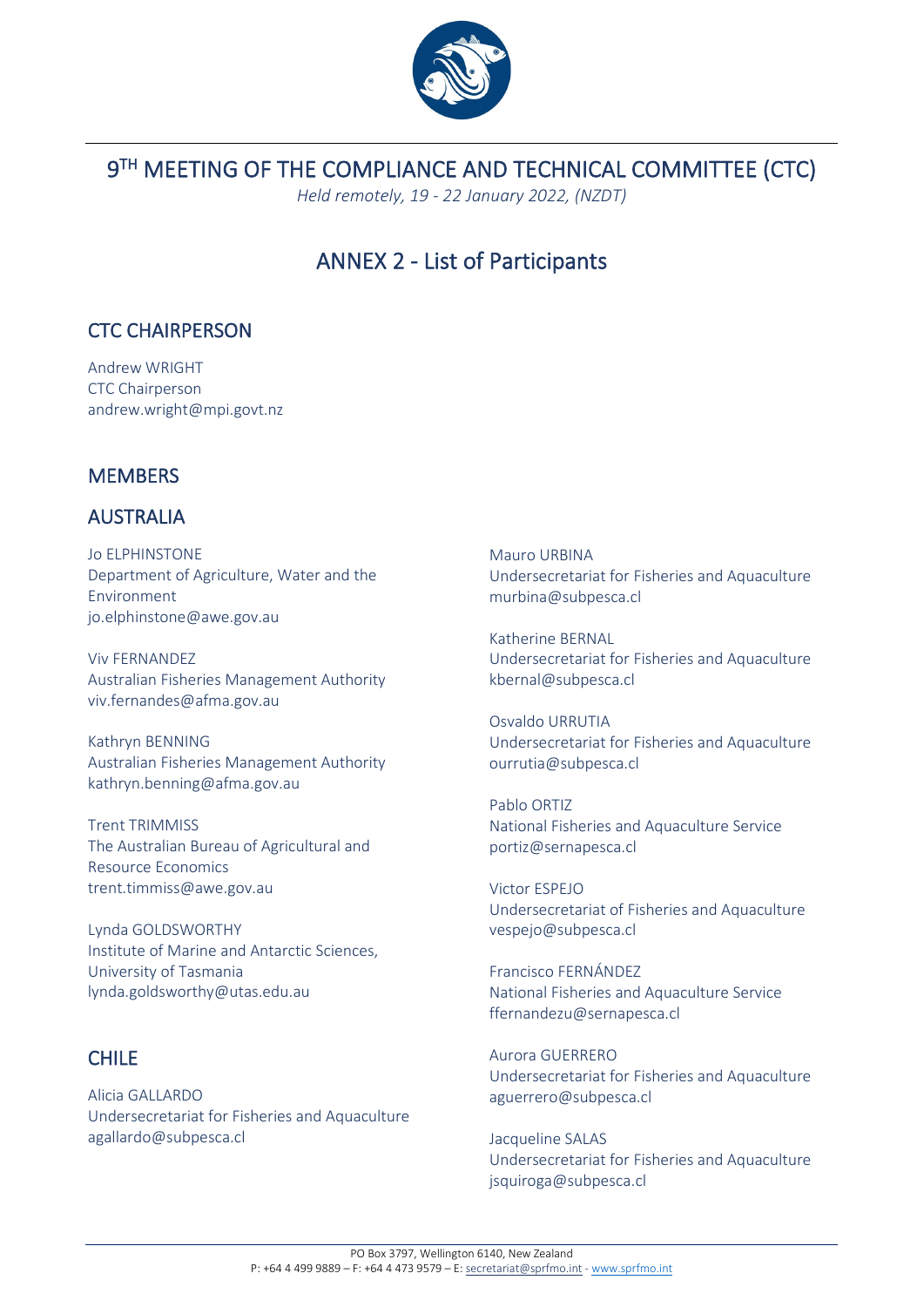

Cristian QUEZADA Undersecretariat for Fisheries and Aquaculture cquezada@subpesca.cl

Marcos TRONCOSO Undersecretariat for Fisheries and Aquaculture mtroncoso@subpesca.cl

Lorena BUROTTO Undersecretariat for Fisheries and Aquaculture lburotto@subpesca.cl

Carlos AHUMADA National Fisheries and Aquaculture Service cahumadaq@sernapesca.cl

Paola ARROYO Directemar parroyom@directemar.cl

Renzo TASCHERI IFOP renzo.tascheri@ifop.cl

Aquiles SEPULVEDA Fishery Research Institute asepulveda@inpesca.cl

Maximiliano ALARMA Centro de Investigación Aplicada del Mar alarmam@gmail.com

Andres COUVE Sonapesca andrescouve@entelchile.net

Andres DAROCH FoodCorp Chile SA adaroch@fcc.cl

Mario TAPIA Sonapesca mario.tapia@ppulegal.com

## **CHINA**

Haiwen SUN Ministry of Agriculture and Rural Affairs bofdwf@126.com

Ce LIU China Overseas Fisheries Association liuce@cofa.net.cn

Gang LI Shanghai Ocean University g-li@shou.edu.cn

Leilei Zou Shanghai Ocean University llzou@shou.edu.cn

Meng WANG China Overseas Fisheries Association wangmeng@cofa.net.cn

### COOK ISLANDS

Kerrie ROBERTSON Ministry of Marine Resources k.robertson@mmr.gov.ck

Latishia MAUI Ministry of Marine Resources l.maui@mmr.gov.ck

Andrew JONES Ministry of Marine Resources a.jones@mmr.gov.ck

## **CUBA**

Nora YONG MENA International Affairs and Communications, MINAL nora.yong@minal.gob.cu

Gilda María DIEPPA SANABARIA Legal Department, MINAL gilda.dieppa@minal.gob.cu

Mercedes FERNANDEZ Legal Department, MINAL mercedes.fernandez@minal.gob.cu

## **ECUADOR**

Andres ARENS Ministry of Production, Foreign Trade, Investment and Fisheries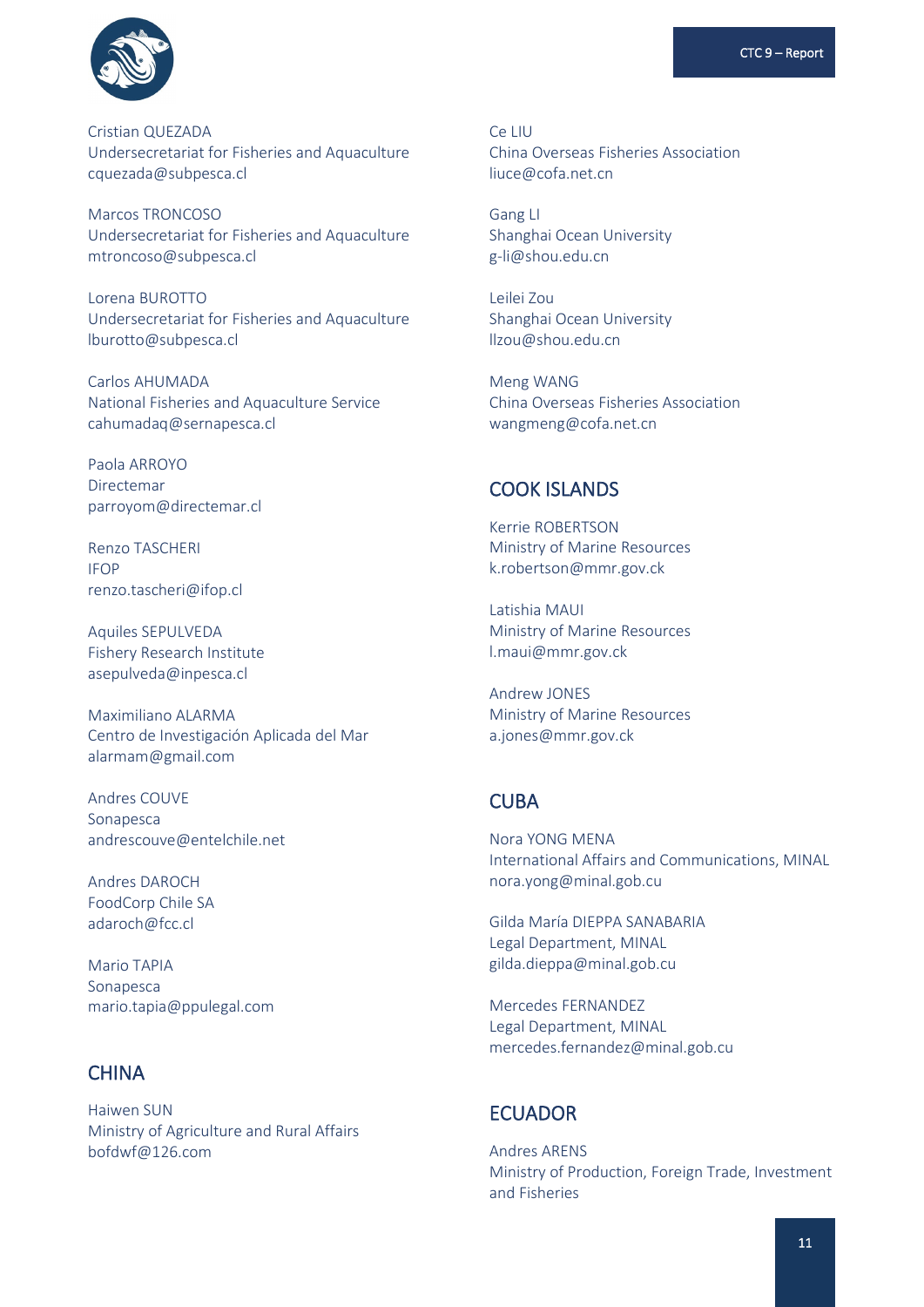

aarens@produccion.gob.ec

Dana ZAMBRANO Ministry of Production, Foreign Trade, Investment and Fisheries dzambranoz@produccion.gob.ec

Jose Isidro ANDRADE Ministry of Production, Foreign Trade, Investment and Fisheries jandrade@produccion.gob.ec

Rebeca ESPINOZA Ministry of Production, Foreign Trade, Investment and Fisheries respinoza@produccion.gob.ec

Jorge COSTAIN Transmarina jcostain@transmarina.com

Guillermo MORAN Transmarina gamv6731@gmail.com

Maria Belen MONTESINOS Transmarina bmontesinos@tracendio.com

## **EUROPEAN UNION**

Fiona HARFORD **European Commission** fiona.harford@ec.europa.eu

**Benoit MARCOUX European Commission** benoit.marcoux@ext.ec.europa.eu

**Gema DE FRUTOS** MAPA - Spain gdefrutos@mapa.es

Carmen MANCERO MAPA - Spain cmancebo@mapa.es

Teresa MOLINA SCHMID MAPA - Spain tmolina@mapa.es

Jéróme CHI ADEK German Federal Ministry of Food and Agriculture jerome.chladek@bmel.bund.de

Joanna CIAGADI AK-SOCHA Ministry of Agriculture and Rural Development, Poland joanna.ciagadlak-socha@minrol.gov.pl

Anna ROKOSZ Ministry of Agriculture and Rural Development, Poland anna.rokosz@minrol.gov.pl

**Stanislaw KASPEREK** General Sea Fisheries Inspectorate, Poland stanislaw.kasperek@girm.gov.pl

**Rob BANNING** Parleyliet & Van der Plas rba@pp-group.eu

Gerard VAN BALSFOORT Pelagic Freezer-trawler Association gbalsfoort@pelagicfish.eu

Emil REMISZ North Atlantic Producers Organization emil@paop.org.pl

Diederik PARI FVLIFT Parleyliet & Van der Plas B.V. sec@pp-group.eu

Boguslaw SZEMIOTH North Atlantic Producers Organization szemioth@atlantex.pl

## **FAROE ISLANDS**

Durita JÓANSDÓTTIR Ministry of Foreign Affairs and Culture duritalj@ummr.fo

Janet NORREGAARD Ministry of Fisheries janet.norregaard@fisk.fo

Per GULKLETT P/F Thor per@thor.fo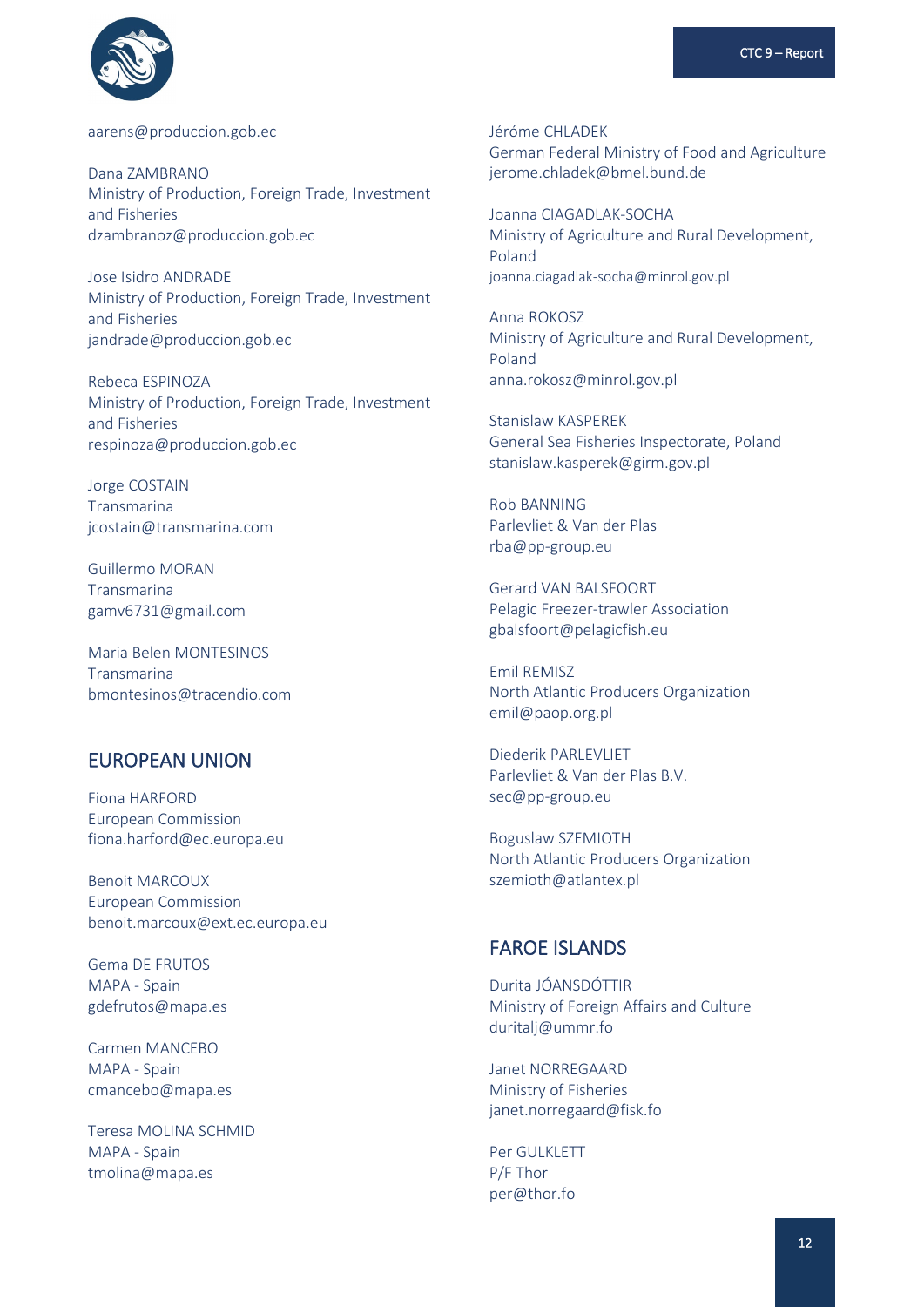

### **KOREA**

Geunryeong KIM Ministry of Oceans and Fisheries geunryeongkim@korea.kr

Ilkang NA Ministry of Oceans and Fisheries ikna@korea.kr

Taerin KIM Fisheries Monitoring Centre shararak@korea.kr

Donghwan CHOE Korea Overseas Fisheries Association dhchoe@kosfa.org

Soomin KIM Korea Overseas Fisheries Cooperation Center soominkim@kofci.org

Yoon Hyung KIM Dongwon Industries Co. Ltd. unhyung@dongwon.com

### NEW ZEALAND

Geremy SCHOFIELD Ministry for Primary Industries geremy.schofield@mpi.govt.nz

Tiffany BOCK Ministry for Primary Industries tiffany.bock@mpi.govt.nz

Monique MESSINA Ministry for Primary Industries Monique.Messina@mpi.govt.nz

Marco MILARDI Ministry for Primary Industries marco.milardi@mpi.govt.nz

Abby HUTCHISON Ministry of Foreign Affairs and Trade abby.hutchison@mfat.govt.nz

Jordan MURPHY Ministry for Primary Industries jordan.murphy@mpi.govt.nz

Shane GEANGE Department of Conservation sgeange@doc.govt.nz

Ruby MOYNIHAN MAGSIG Department of Conservation rmagsig@doc.govt.nz

Kim DRUMMOND Te Ohu Kaimoana kim.drummond@teohu.maori.nz

Colin Smith Westfleet Seafoods Limited colin@westfleet.co.nz

### PERU

Mario CAVERO Ministerio de la Producción mcavero@produce.gob.pe

Marilú BOUCHÓN Instituto del Mar del Peru mbouchon@imarpe.gob.pe

Dalia CHANG Ministerio de la Producción dchang@produce.gob.pe

Jorge Csirke Instituto del Mar del Peru jorge.csirke@gmail.com

Alejandro VELÁSQUEZ Ministerio de la Producción avelasquez@produce.gob.pe

Alejandra PAZ Ministry of Foreign Affairs apaz@rree.gob.pe

Walter BARRERA Ministerio de la Producción wbarrera@produce.gob.pe

Riter VARGAS Ministerio de la Producción rvargas@produce.gob.pe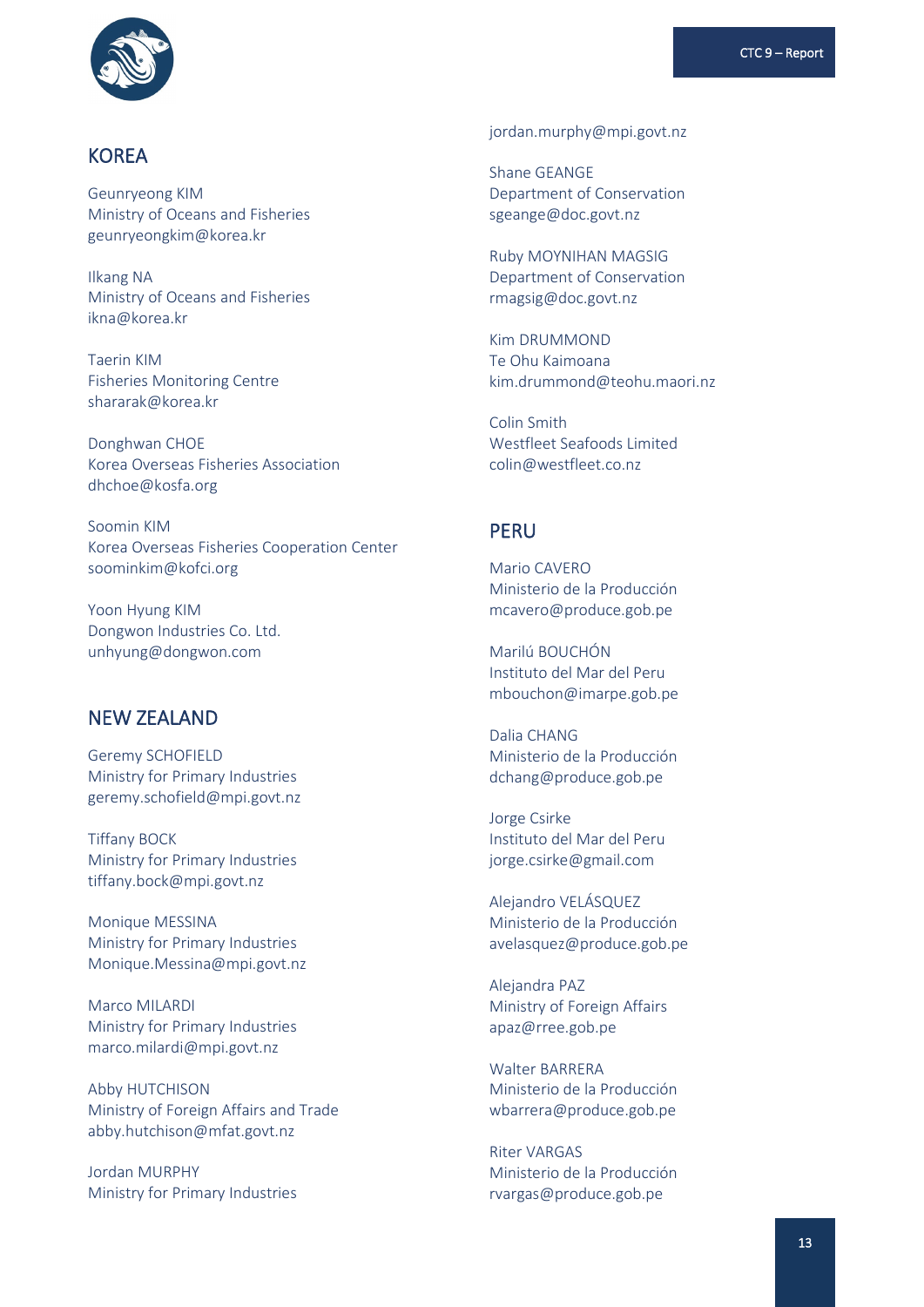

Gertrudis QUIJADA Ministerio de la Producción gquijada@produce.gob.pe

Albina RUIZ Ministerio de la Producción aruizr@produce.gob.pe

Jose MUÑOZ Ministerio de la Producción jmunoza@produce.gob.pe

Lincol Polo Ministerio de la Producción lpolo@produce.gob.pe

Miguel Lleelish Ministerio de la Producción mlleellish@produce.gob.pe

Ana ALEGRE Instituto del Mar del Peru palegre@imarpe.gob.pe

Pablo MARÍN Instituto del Mar del Peru pmarin@imarpe.gob.pe

Giovanna SOTIL Instituto del Mar del Peru gsotil@imarpe.gob.pe

Juan ARGÚELLES Instituto del Mar del Peru jarguelles@imarpe.gob.pe

Daniel GRADOS Instituto del Mar del Peru dgrados@imarpe.gob.pe

Jimena MENDOZA Instituto del Mar del Peru jimendoza@imarpe.gob.pe

Sandra CAHUIN Instituto del Mar del Peru scahuin@imarpe.gob.pe

### RUSSIAN FEDERATION

Dmitry KREMENYUK Federal Agency for Fisheries d.kremenyuk@fishcom.ru

Aleksandr NESTEROV Federal Research Institute of Fisheries and Oceanography (VNIRO) nesterov@atlantniro.ru

Efim GERBER Federal Research Institute of Fisheries and Oceanography (VNIRO) neptun@atlantniro.ru

Grigory MASLYANKIN Federal Research Institute of Fisheries and Oceanography (VNIRO) maslyankin@atlantniro.ru

Mikhail LARIONOV Murmansk Trawl Fleet lm@noreboafrica.com

### CHINESE TAIPEI

Ming-Fen WU Fisheries Agency mingfen@ms1.fa.gov.tw

Han-Ching CHUANG Fisheries Agency [hanching@ms1.fa.gov.tw](mailto:hanching@ms1.fa.gov.tw)

Shih-Chin CHOU Fisheries Agency shihcin@ms1.fa.gov.tw

Shih-Ming KAO National Sun Yat-Sen University kaosm@udel.edu

Fang-Chia HSU Overseas Fisheries Development Council melody0555@ofdc.org.tw

Tzu-Yao CHEN Department of International Organisations tychen01@mofa.gov.tw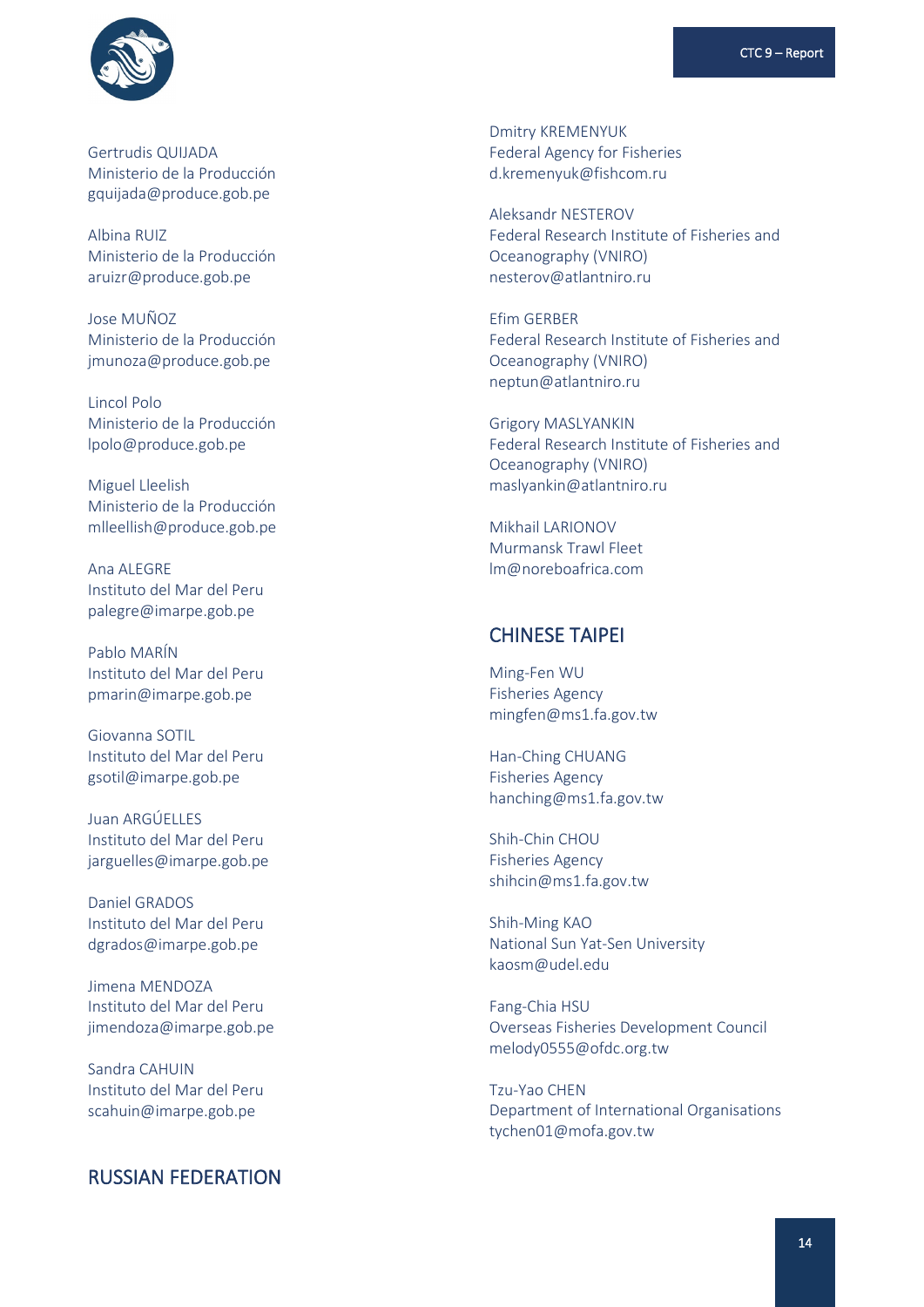

## UNITED STATES OF AMERICA

Michael TOSATTO NOAA Fisheries michael.tosatto@noaa.gov

Colin BRINKMAN US Department of State brinkmancc@state.gov

Michael BRAKKE NOAA Fisheries, Office of International Affairs and Seafood Inspection michael.brakke@noaa.gov

Elizabeth O'SULLIVAN NOAA Fisheries elizabeth.osullivan@noaa.gov

Emily REYNOLDS NOAA Fisheries emily.reynolds@noaa.gov

Emily CRIGLER NOAA Fisheries emily.crigler@noaa.gov

Kristen CALDWELL US Coast Guard kristen.b.caldwell@uscg.mil

Laura CIMO NOAA Fisheries Office of International Affairs and Seafood Inspection laura.cimo@noaa.gov

Martina SAGAPOLU NOAA Fisheries Office of Law Enforcement martina.sagapolu@noaa.gov

Terry BOONE NOAA Fisheries Office of Law Enforcement terry.boone@noaa.gov

John SYSLO NOAA Fisheries john.syslo@noaa.gov

Katheryn PATTERSON NOAA Fisheries katheryn.patterson@noaa.gov Archie SOLIAI Western Pacific Regional Fishery Management Council archie.soliai@gmail.com

### VANUATU

Gerry GEEN Vanuatu Fisheries ggeen@bigpond.net.au

Tony ZUANICH Unimed Glory SA tony@unimedshipping.com

### CNCPs

### CURACAO

Ramon CHONG Ministry of Economic Development ramon.chong@gobiernu.cw

Stephen MAMBI Ministry of Economic Development stephen.mambi@gobiernu.cw

Michael SUAREZ Ministry of Economic Development michael.suarez@gobiernu.cw

## **LIBERIA**

Francis BOIMAH National Fisheries and Aquaculture Authority fboimah@nafaa.gov.lr

### PANAMA

Flor TORRIJOS Aquatic Resources Authority ftorrijos@arap.gob.pa

Raúl DELGADO Aquatic Resources Authority rdelgado@arap.gob.pa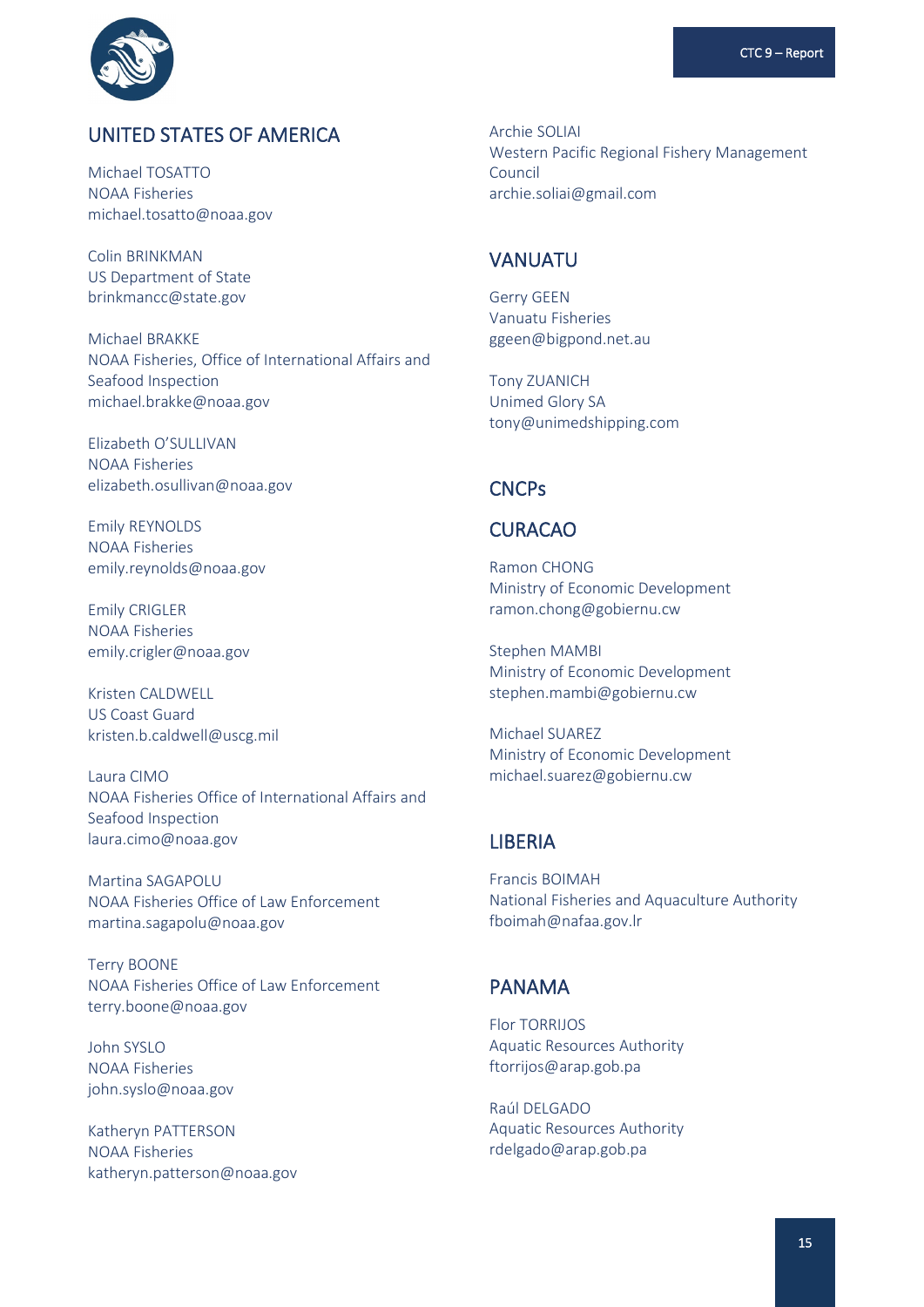

Mario AGUILAR Aquatic Resources Authority [meaguilar@arap.gob.pa](mailto:meaguilar@arap.gob.pa)

Vivian QUIROS Aquatic Resources Authority vquiros@arap.gob.pa

Rudick KANT Aquatic Resources Authority rkant@arap.gob.pa

## INTER GOVERNMENTAL **ORGANISATIONS**

### FAO

William EMERSON NFIDD - FAO william.emerson@fao.org

Anthony THOMPSON NFIDD - FAO anthony.thompson@fao.org

## IATTC

Shane GRIFFITHS Inter-American Tropical Tuna Commission sgriffiths@iattc.org

Brad WILEY Inter-American Tropical Tuna Commission bwiley@iattc.org

## NON-GOVERNMENTAL **ORGANISATIONS**

### ANCORS

Quentin HANICH Australian National Centre for Ocean Resources and Security hanich@uow.edu.au

Bianca HAAS Australian National Centre for Ocean Resources and Security bhaas@uow.edu.au

## CALAMASUR

Alfonso MIRANDA Sociedad Nacional de Industrias alfonso.miranda@pezex.pe

Dario ALVITES PERUPEZ alvites@perupez.com

Edwin HOUGHTON ARAMARPA Paita hougross@hotmail.com

Gerardo CARRERA Produmar gcarrera@produmar.com

Pedro SILVA Cooperativas La Islilla y La Tortuga pesilmin@hotmail.com

Rubén ROJAS ALMAR SPA gerencia@almarspa.cl

Juan BAYONA APADEXPO - Parachique La Bocana apadexpoparachique@hotmail.com

Juan BAYONA APADEXPO - Parachique La Bocana apadexpoparachique@hotmail.com

Bernal CHAVARRIA Sustainable Fisheries Partnership bchavarria@lsg-cr.com

Stefany ROJAS Sustainable Fisheries Partnership stefany.rojas@sustainablefish.org

Renato GOZZER Sustainable Fisheries Partnership renato.gozzer@sustainablefish.org

Hugo ALSINA Sustainable Fisheries Partnership hugo.alsina@protonmail.ch

Luz MONTALVAN Sustainable Fisheries Partnership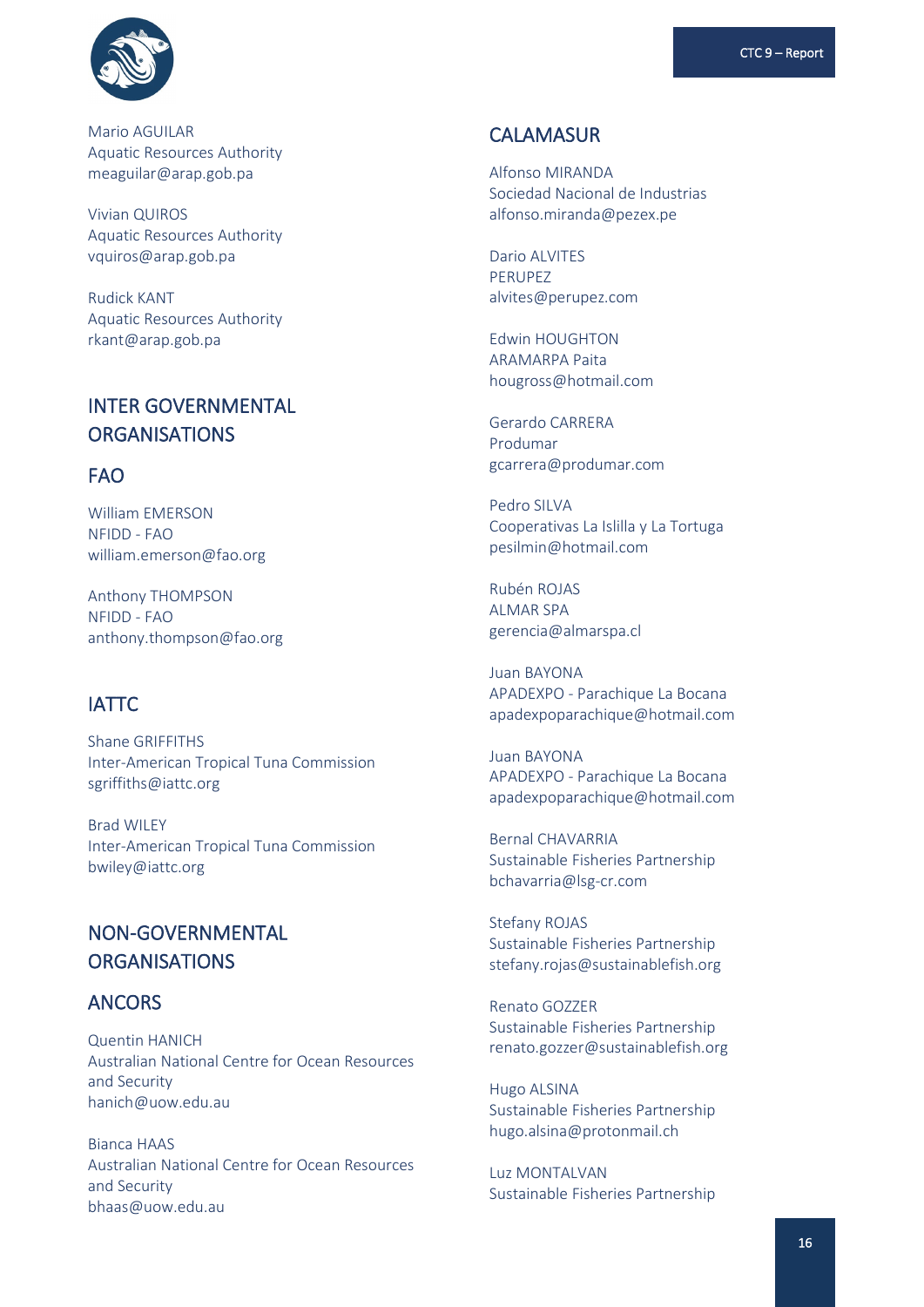

lma.traduccion@gmail.com **DSCC** 

Duncan CURRIE Deep Sea Conservation Coalition duncan@globelaw.com

Barry WEEBER Deep Sea Conservation Coalition baz.weeber@gmail.com

## **ECO**

Catherine WALLACE Environment and Conservation Organisations of NZ cath.wallace10@gmail.com

## EDF

Samuel AMOROS Environmental Defense Fund samoros@edf.org

## **HSFG**

Andy SMITH High Seas Fisheries Group andy@latsouth.co.nz

Dean JURASOVICH Sanford [djurasovich@sanford.co.nz](mailto:djurasovich@sanford.co.nz)

Jack FENAUGHTY High Seas Fisheries Group jack@silvifishresources.com

## IMCS Network

Mark YOUNG International MCS Network myoung@imcsnet.org

## **MSC**

Rodrigo POLANCO Marine Stewardship Council rodrigo.polanco@msc.org

### OBSERVER STATES

## **BELIZE**

Valarie LANZA Belize High Seas Fisheries valerie.lanza@bhsfu.gov.bz

Robert ROBINSON Belize High Seas Fisheries robert.robinson@bhsfu.gov.bz

Abilio DOMINGUEZ International consultant abilio.dominguez@int-marconsult.com

### **OTHERS**

## INVITED EXPERTS

Guan OON CLS OCEANIA Pty Ltd guan@clsoceania.com

### SPRFMO CHAIRPERSONS

Luis MOLLEDO Commission Chairperson luis.molledo@ec.europa.eu

Jimmy VILLAVICENCIO FAC Chairperson jvillavicencio@v-a.com.ec

Jim IANELLI SC Chairperson jim.ianelli@noaa.gov

## SPRFMO SECRETARIAT

Craig LOVERIDGE Executive Secretary cloveridge@sprfmo.int

Randy JENKINS Compliance Manager rjenkins@sprfmo.int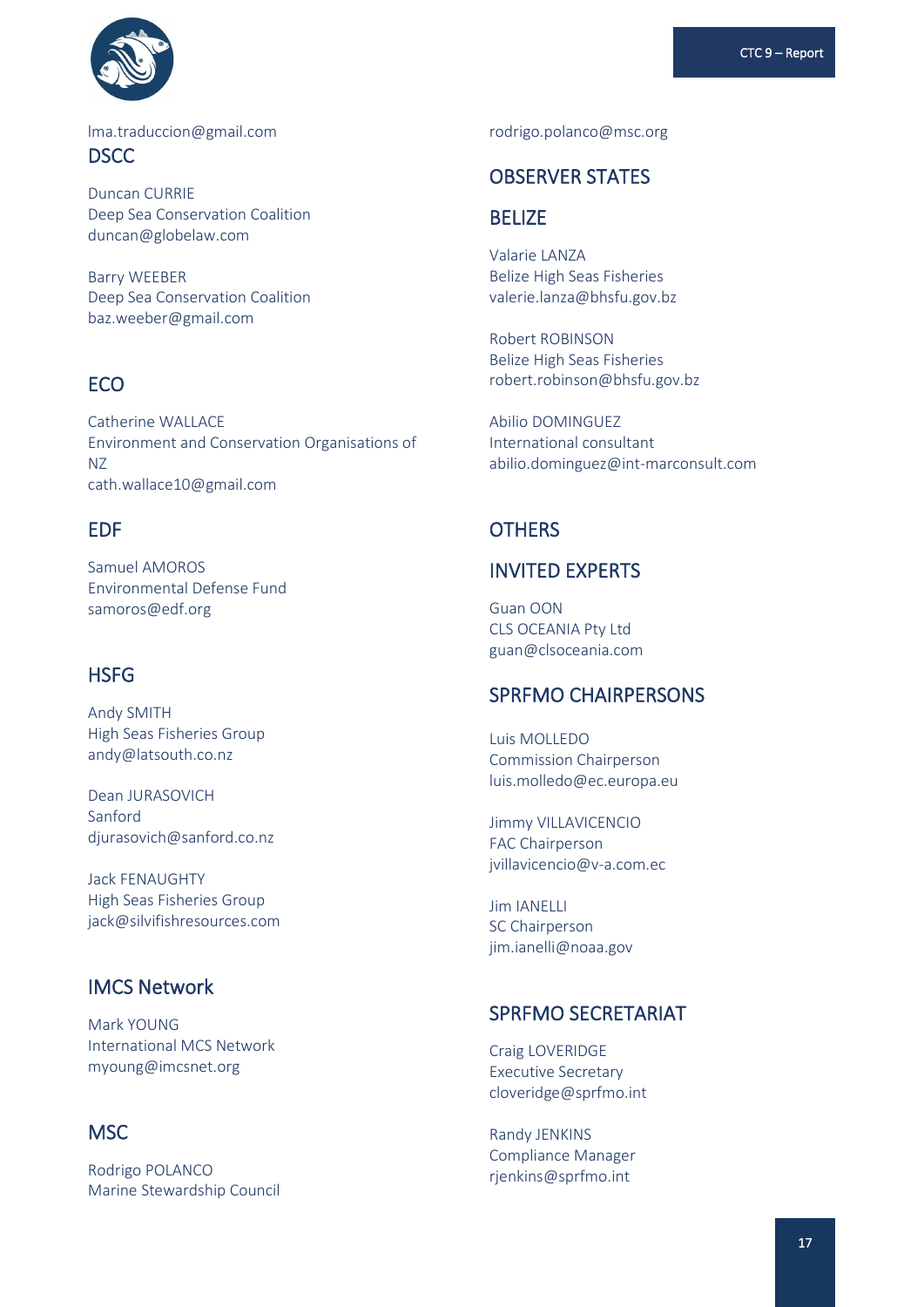

CTC 9 - Report

Susana DELGADO SUÁREZ Coordination and Communication Officer sdelgado@sprfmo.int

**Tiffany VIDAL** Data Manager tvidal@sprfmo.int

Yanbin LIU Finance and Office Manager Yliu@sprfmo.int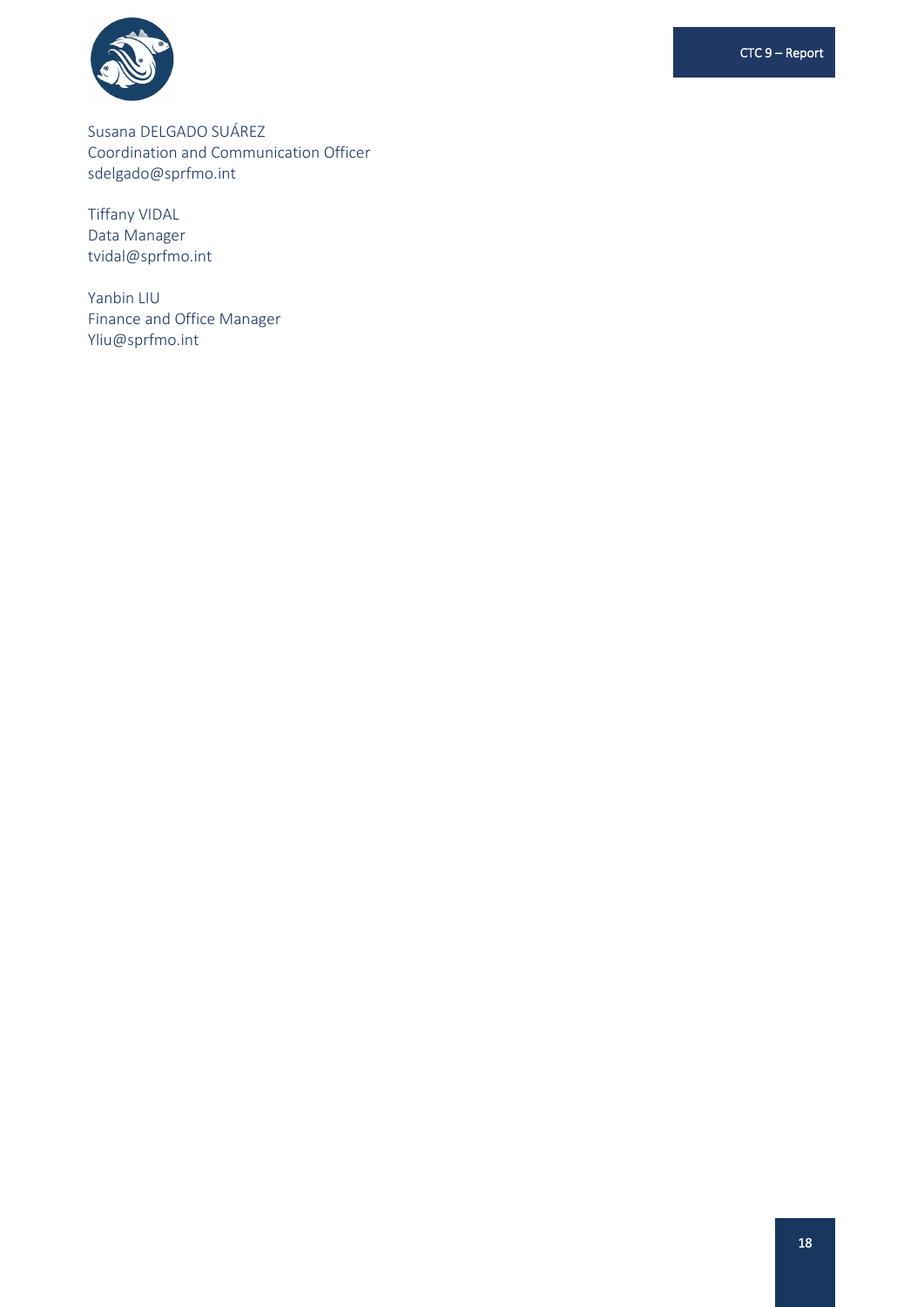

# $9<sup>TH</sup>$  MEETING OF THE COMPLIANCE AND TECHNICAL COMMITTEE (CTC)

*Held remotely, 19 - 22 January 2022, (NZDT)*

# ANNEX 3 - CTC Meeting Programme and Timetable

<span id="page-21-0"></span>

| Week 1                                                                                                             | Session 1 (2hrs)                                                                                                                                                                                                                                                                                                        | Session 2 (2hrs)                                                                                                                                                                               |
|--------------------------------------------------------------------------------------------------------------------|-------------------------------------------------------------------------------------------------------------------------------------------------------------------------------------------------------------------------------------------------------------------------------------------------------------------------|------------------------------------------------------------------------------------------------------------------------------------------------------------------------------------------------|
| Day $1$ :<br>FAC - 18 January 2022*<br>(7am Tuesday NZDT/<br>1pm Monday ECT)                                       |                                                                                                                                                                                                                                                                                                                         |                                                                                                                                                                                                |
| Day 2:<br><b>CTC - 19 January 2022</b><br>(7am Wednesday NZDT/<br>1pm Tuesday ECT)                                 | Opening: Agenda/Administrative<br>Assessment of Compliance:<br><b>Draft Compliance Report</b><br><b>Follow-up Actions</b><br>L,<br>Provisional Compliance Report                                                                                                                                                        | <b>Implementation Reports:</b><br>Trachurus murphyi<br><b>Record of Vessels</b><br><b>Vessel Monitoring System</b><br>Port Inspection<br>Report from WG-PI Chairperson<br>Intersessional WG-PI |
| Day 3:<br>CTC - 20 January 2022<br>(7am Thursday NZDT/<br>1pm Wednesday ECT)                                       | <b>Implementation Reports:</b><br>Observer Programme<br><b>Current Evaluations</b><br><b>Current and Draft IUU List</b><br><b>CNCP Applications:</b><br><b>Current CNCPs</b><br><b>Other Applicants</b>                                                                                                                 | <b>CMM Proposals: Introduction</b><br>Amend Current CMMs (5)<br>(Transhipment, Exploratory Potting,<br>Squid x3)<br>New CMMs (2)<br>(Acoustic<br>Exploratory<br>Survey,<br>Toothfish)          |
| Day 4:<br>CTC - 21 Jan 2022 - Session 1<br>FAC - 21 Jan 2022 - Session 2<br>(7am Friday NZDT/<br>1pm Thursday ECT) | <b>CMM Proposals: Introduction</b><br>CMMs for Review 2022 (4)<br>(T. murphyi, Data standards, Bottom<br>fishing, Marine pollution)<br>The 2020 VME Encounter<br><b>Other Matters:</b><br><b>CCAMLR Arrangement</b><br><b>CPPS MoU</b><br><b>IMCS Network</b><br>÷<br>Election of a Chairperson and<br>vice-Chairperson |                                                                                                                                                                                                |
| Day 5:<br>CTC - 22 Jan 2022- Session 1<br>FAC - 22 Jan 2022- Session 2<br>(7am Sat NZDT/1pm Fri ECT)               | CMS /IUU recommendations<br><b>CTC Report adoption</b>                                                                                                                                                                                                                                                                  |                                                                                                                                                                                                |

*\*Dates shown are relative to NZDT. Times shown reflect the CTC and FAC Chairperson locations.*

The weekend break is approximately ~55 hrs or slightly over 2 days. The Commission will begin the following week at 7pm Monday NZDT (i.e., 7am Monday CET). There will be a break of 15 minutes between sessions.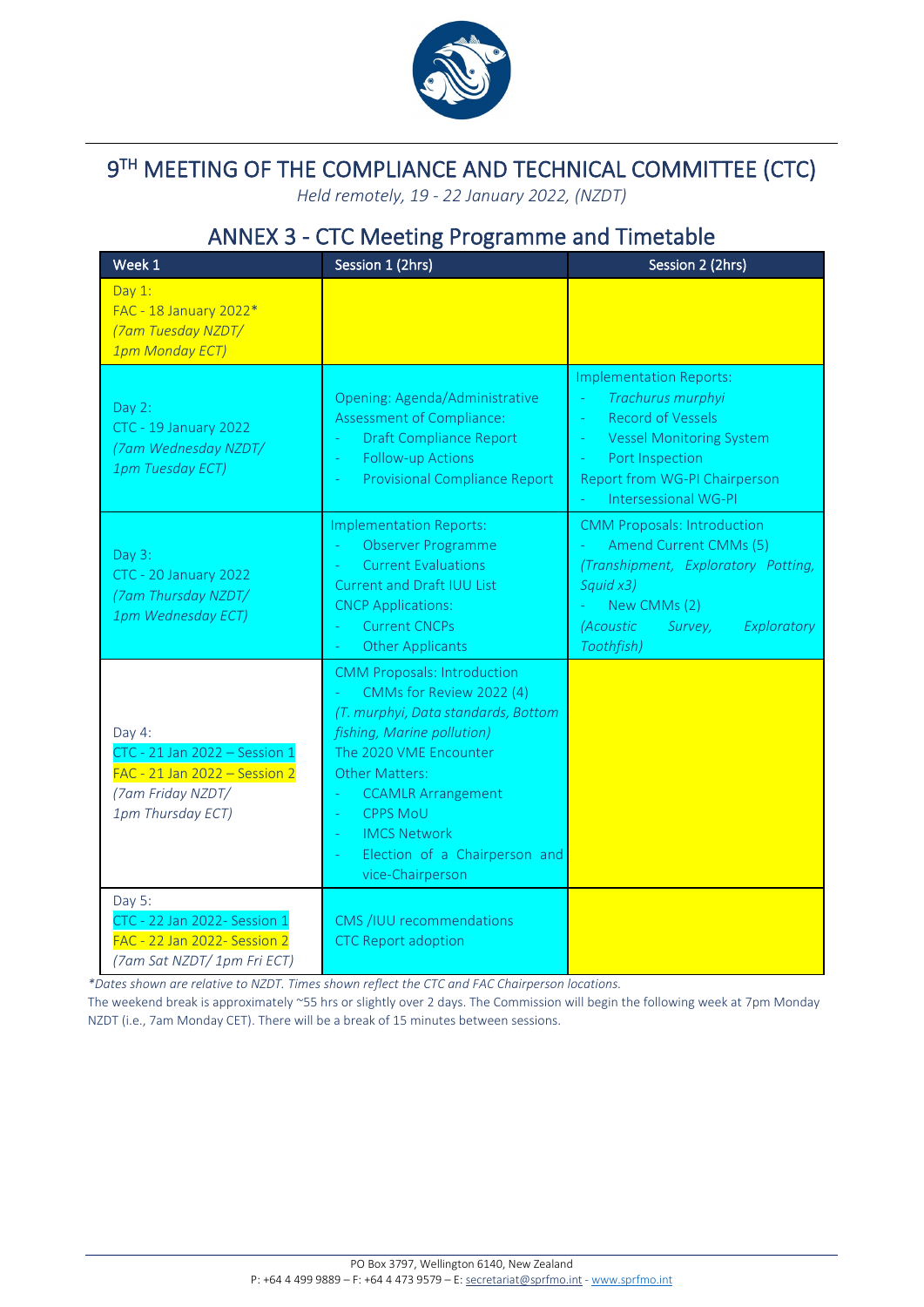

# Local timing (session start) for the 2022 SPRFMO Annual Meeting

## (Day is relative to NZDT)

| Location                                                        | Week 1 timing       | Week 2 timing      | <b>Time</b><br>Zone |
|-----------------------------------------------------------------|---------------------|--------------------|---------------------|
| Rarotonga,<br>Cook Islands                                      | Day X-1 at 08:00 am | Day X-1 at 8:00 pm | <b>CKT</b>          |
| Honolulu,<br>United States of America                           | Day X-1 at 08:00 am | Day X-1 at 8:00 pm | <b>HST</b>          |
| Guayaquil,<br>Republic of Ecuador                               | Day X-1 at 1:00 pm  | Day X at 01:00 am  | <b>ECT</b>          |
| La Havana,<br>Republic of Cuba                                  | Day X-1 at 1:00 pm  | Day X at 01:00 am  | <b>CDT</b>          |
| Lima,<br>Republic of Peru                                       | Day X-1 at 1:00 pm  | Day X at 01:00 am  | <b>PET</b>          |
| Santiago,<br>Republic of Chile                                  | Day X-1 at 3:00 pm  | Day X at 03:00 am  | <b>CLST</b>         |
| Tórshavn, Kingdom of Denmark in<br>respect of the Faroe Islands | Day X-1 at 6:00 pm  | Day X at 06:00 am  | <b>WET</b>          |
| Brussels, Belgium,<br><b>European Union</b>                     | Day X-1 at 7:00 pm  | Day X at 07:00 am  | <b>CET</b>          |
| Moscow,<br><b>Russian Federation</b>                            | Day X-1 at 9:00 pm  | Day X at 09:00 am  | <b>MSK</b>          |
| Shanghai,<br>People's Republic of China                         | Day X at 02:00 am   | Day X at 2:00 pm   | <b>CST</b>          |
| Taipei,<br>Chinese Taipei                                       | Day X at 02:00 am   | Day X at 2:00 pm   | <b>CST</b>          |
| Seoul,<br>Republic of Korea                                     | Day X at 03:00 am   | Day X at 3:00 pm   | <b>KST</b>          |
| Canberra,<br>Australia                                          | Day X at 05:00 am   | Day X at 5:00 pm   | <b>AEDT</b>         |
| Port Vila,<br>Republic of Vanuatu                               | Day X at 05:00 am   | Day X at 5:00 pm   | <b>VUT</b>          |
| Wellington,<br>New Zealand                                      | Day X at 07:00 am   | Day X at 7:00 pm   | <b>NZDT</b>         |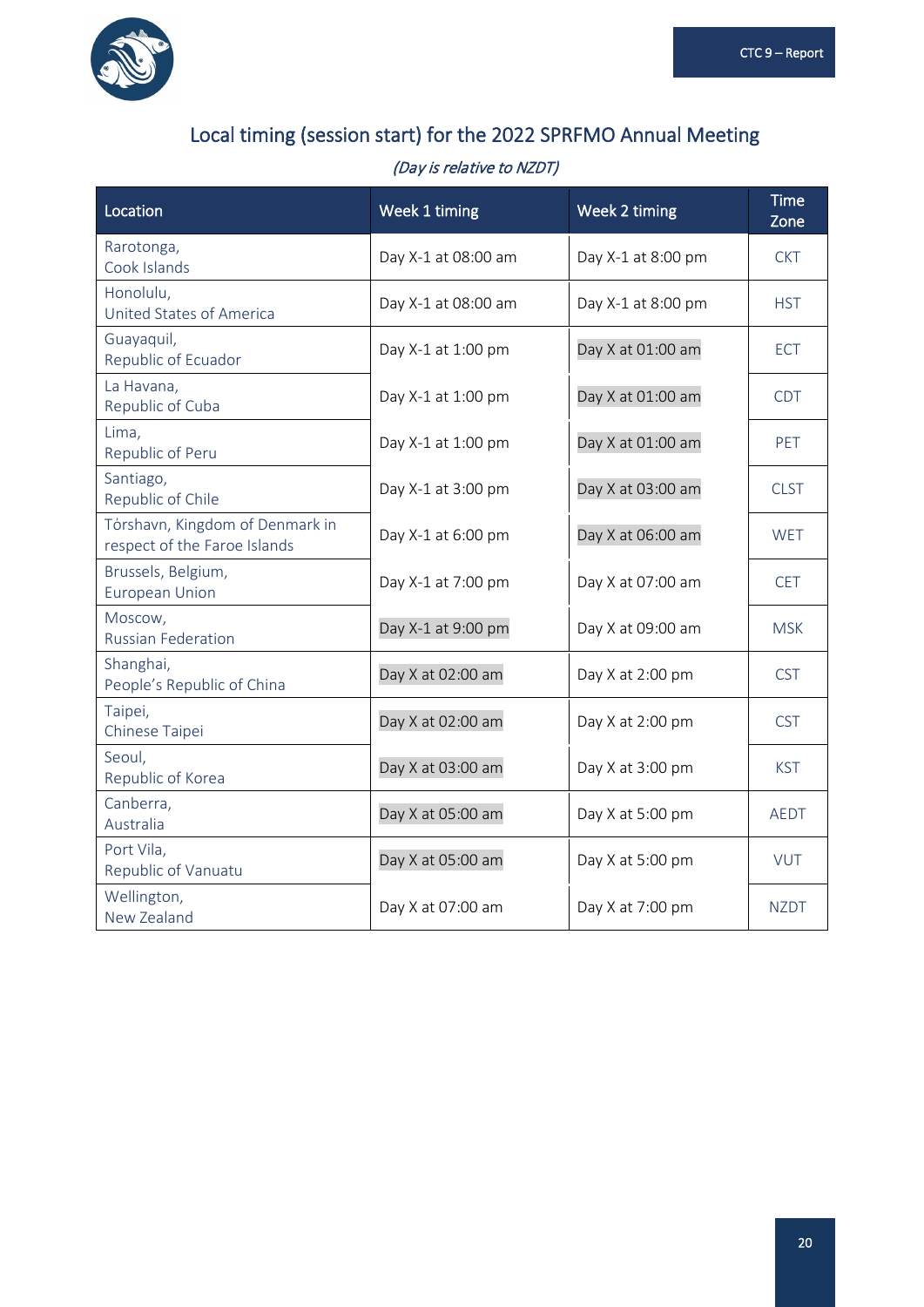

# <span id="page-23-0"></span> $9<sup>TH</sup>$  MEETING OF THE COMPLIANCE AND TECHNICAL COMMITTEE (CTC)

*Held remotely, 19 - 22 January 2022, (NZDT)*

## ANNEX 4 - Provisional Compliance Report

As per paragraph 18 of CMM 10-2020 (CMS), the Provisional Compliance Report shall not constitute public domain data, but the Final Compliance Report and the executive summary shall be public domain data (refer [Annex 6a of the COMM10-Report\)](https://www.sprfmo.int/meetings/comm/10th-commission-2022/)